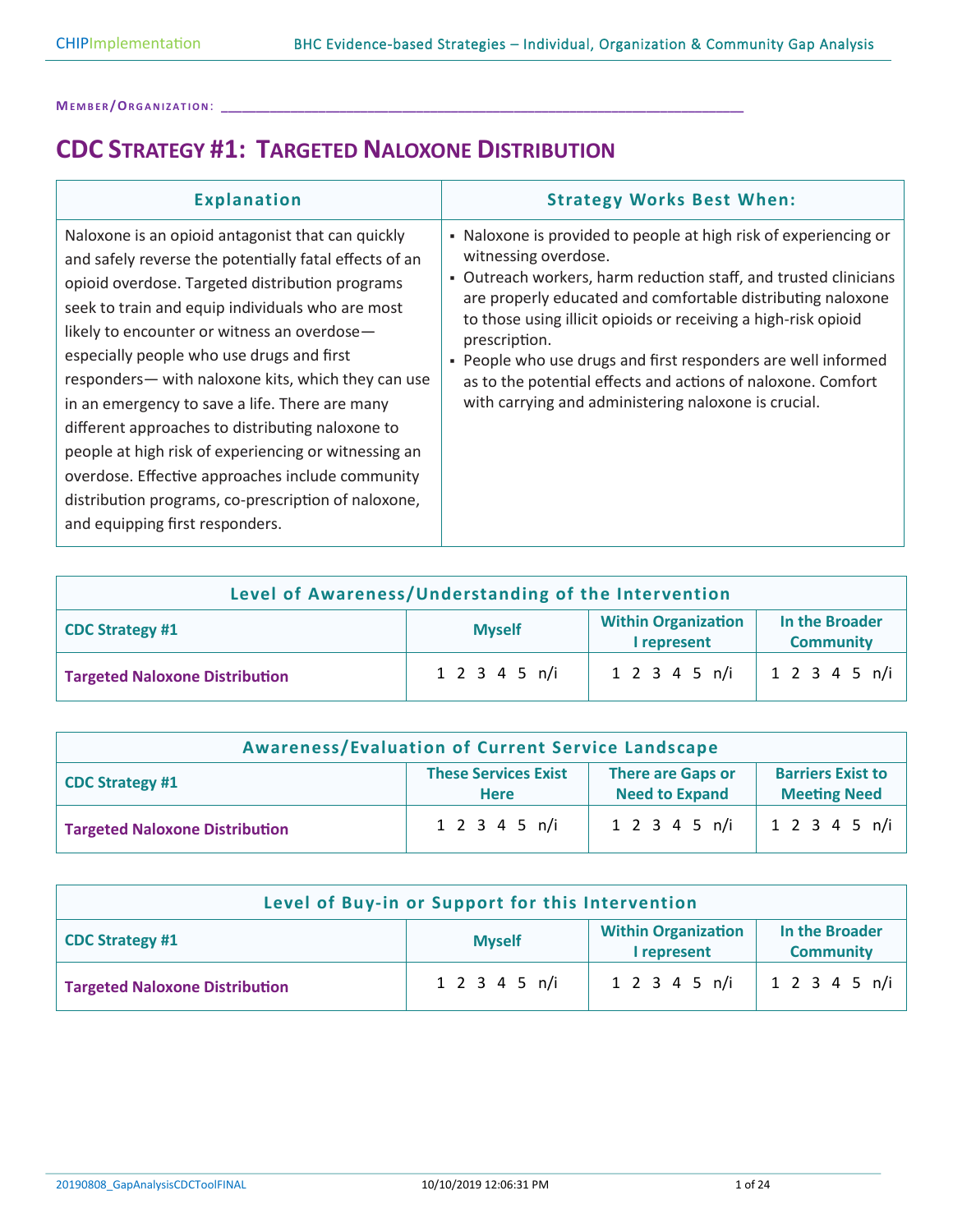### **CDC STRATEGY #1: TARGETED NALOXONE DISTRIBUTION**

| <b>What Jefferson County Does</b>                                                                                                                                                                                                                                  | <b>Known Gaps or</b><br><b>Needs for Expansion</b>                                                                                       | <b>Anticipated Barriers /</b><br><b>Challenges / Supports</b>                                                                                                                                     |
|--------------------------------------------------------------------------------------------------------------------------------------------------------------------------------------------------------------------------------------------------------------------|------------------------------------------------------------------------------------------------------------------------------------------|---------------------------------------------------------------------------------------------------------------------------------------------------------------------------------------------------|
| Jefferson County has several options<br>for providing Naloxone to residents.<br>The Port Townsend Police, Sheriff<br>and county EMS providers all carry<br>Naloxone.<br>The Health Department provides<br>Naloxone to residents at the needle<br>exchange program. | • Providing community education<br>about the availability of Naloxone<br>could be an opportunity to improve<br>the use in our community. | • While the community has not<br>"pushed back" on the use and<br>distribution of Naloxone, that<br>possibility exists and we should be<br>prepared to provide data to<br>confront that challenge. |
|                                                                                                                                                                                                                                                                    |                                                                                                                                          |                                                                                                                                                                                                   |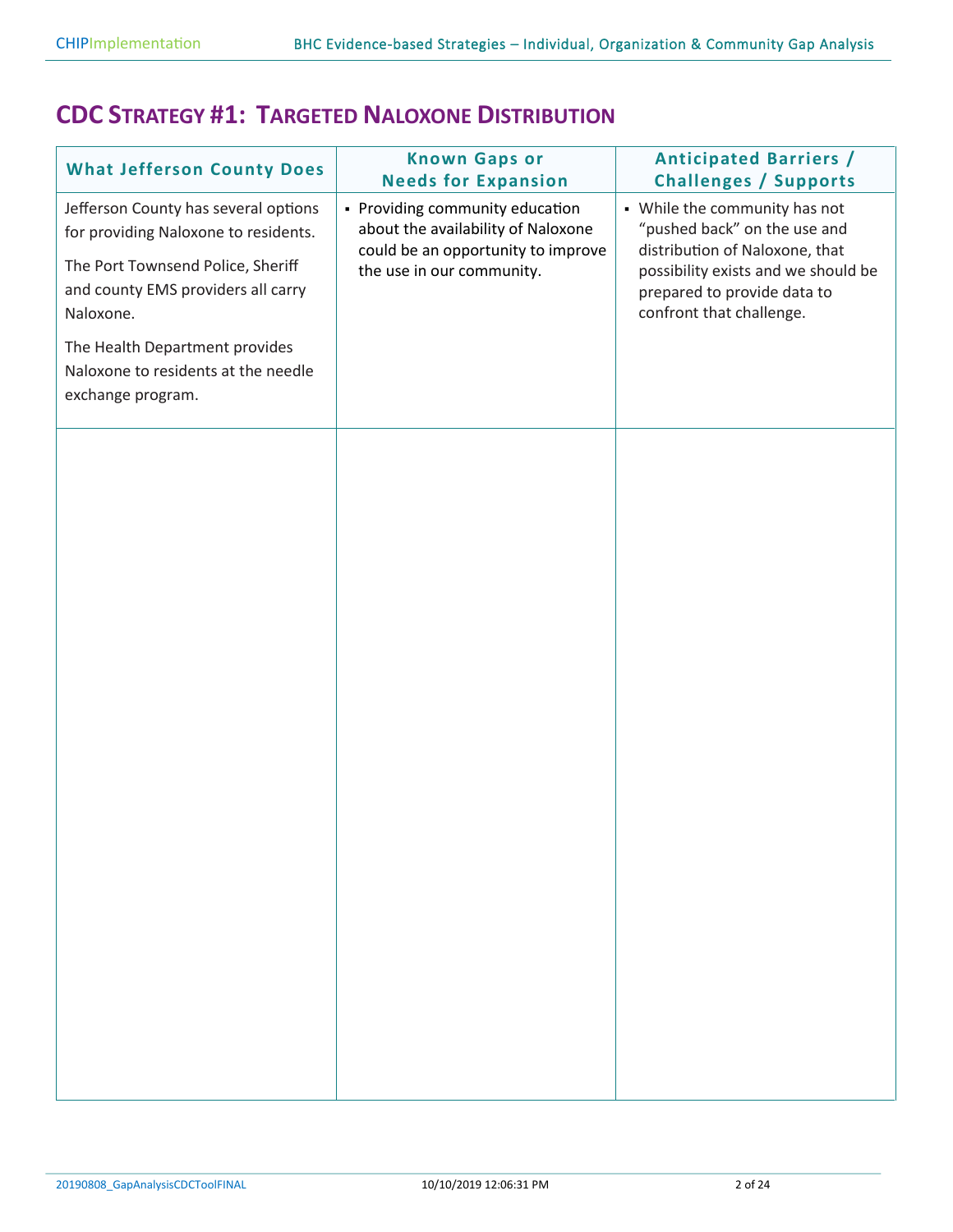## **CDC STRATEGY #2: MEDICATION-ASSISTED TREATMENT (MAT)**

| <b>Explanation</b>                                                                          | <b>Strategy Works Best When:</b>                                                                                                                                                                                                                                                                                                                                                                                                                                                                                                                                           |
|---------------------------------------------------------------------------------------------|----------------------------------------------------------------------------------------------------------------------------------------------------------------------------------------------------------------------------------------------------------------------------------------------------------------------------------------------------------------------------------------------------------------------------------------------------------------------------------------------------------------------------------------------------------------------------|
| MAT is a proven                                                                             | - It is combined with ancillary treatment strategies like counseling and social support                                                                                                                                                                                                                                                                                                                                                                                                                                                                                    |
| pharmacological treatment                                                                   | with fixed, safe, and predictable doses of medications.                                                                                                                                                                                                                                                                                                                                                                                                                                                                                                                    |
| for opioid use disorder. The                                                                | - Public awareness of MAT as an effective medical intervention is promoted by local                                                                                                                                                                                                                                                                                                                                                                                                                                                                                        |
| backbone of this treatment is                                                               | leadership. This helps to reduce stigma against MAT that discourages people from                                                                                                                                                                                                                                                                                                                                                                                                                                                                                           |
| FDA approved medications.                                                                   | seeking this form of care.                                                                                                                                                                                                                                                                                                                                                                                                                                                                                                                                                 |
| Agonist drugs, methadone                                                                    | - Entry into treatment is voluntary. Compulsory treatment programs through legal and                                                                                                                                                                                                                                                                                                                                                                                                                                                                                       |
| and buprenorphine, activate                                                                 | social welfare systems are less effective than voluntary treatment.                                                                                                                                                                                                                                                                                                                                                                                                                                                                                                        |
| opioid receptors in the brain,                                                              | - Patients have access to a variety of medication options. All patients are different, and                                                                                                                                                                                                                                                                                                                                                                                                                                                                                 |
| preventing painful opioid                                                                   | treatment is best when individualized. Some people fare significantly better on                                                                                                                                                                                                                                                                                                                                                                                                                                                                                            |
| withdrawal symptoms                                                                         | buprenorphine than on methadone, and vice versa. Some may need to try several                                                                                                                                                                                                                                                                                                                                                                                                                                                                                              |
| without causing euphoria;                                                                   | treatment options before discovering what works best, and some may not have                                                                                                                                                                                                                                                                                                                                                                                                                                                                                                |
| naltrexone blocks the effects                                                               | access to all MAT medications.                                                                                                                                                                                                                                                                                                                                                                                                                                                                                                                                             |
| of opioids. MAT is effective<br>at reducing use and helping<br>people to lead normal lives. | - The challenges of receiving MAT are understood and mitigated. Many individuals<br>face hurdles in receiving approval for MAT from their health insurance provider.<br>Many methadone clinics require patients to attend daily to receive treatment. This<br>can mean long, burdensome commutes at odd hours, which can conflict with<br>professional, familial, or care-giving responsibilities. Those who live in rural areas, for<br>example, may have to drive hours to receive care. Treatment is more successful<br>when these obstacles are not placed in the way. |

| Level of Awareness/Understanding of the Intervention                                                                           |               |               |               |
|--------------------------------------------------------------------------------------------------------------------------------|---------------|---------------|---------------|
| <b>Within the Organization</b><br>In the Broader<br><b>CDC Strategy #2</b><br><b>Myself</b><br>I represent<br><b>Community</b> |               |               |               |
| <b>Medication-Assisted Treatment (MAT)</b>                                                                                     | 1 2 3 4 5 n/i | 1 2 3 4 5 n/i | 1 2 3 4 5 n/i |

| <b>Awareness/Evaluation of Current Service Landscape</b>                                                                                                              |                            |                            |               |
|-----------------------------------------------------------------------------------------------------------------------------------------------------------------------|----------------------------|----------------------------|---------------|
| <b>These Services Exist</b><br><b>There are Gaps or Need</b><br><b>Barriers Exist to</b><br><b>CDC Strategy #2</b><br>to Expand<br><b>Meeting Need</b><br><b>Here</b> |                            |                            |               |
| <b>Medication-Assisted Treatment (MAT)</b>                                                                                                                            | $1 \t2 \t3 \t4 \t5 \t n/i$ | $1 \t2 \t3 \t4 \t5 \t n/i$ | 1 2 3 4 5 n/i |

| Level of Buy-in or Support for this Intervention                                                                    |               |               |               |
|---------------------------------------------------------------------------------------------------------------------|---------------|---------------|---------------|
| <b>Within Organization I</b><br>In the Broader<br>CDC Strategy #2<br><b>Myself</b><br><b>Community</b><br>represent |               |               |               |
| <b>Medication-Assisted Treatment (MAT)</b>                                                                          | 1 2 3 4 5 n/i | 1 2 3 4 5 n/i | 1 2 3 4 5 n/i |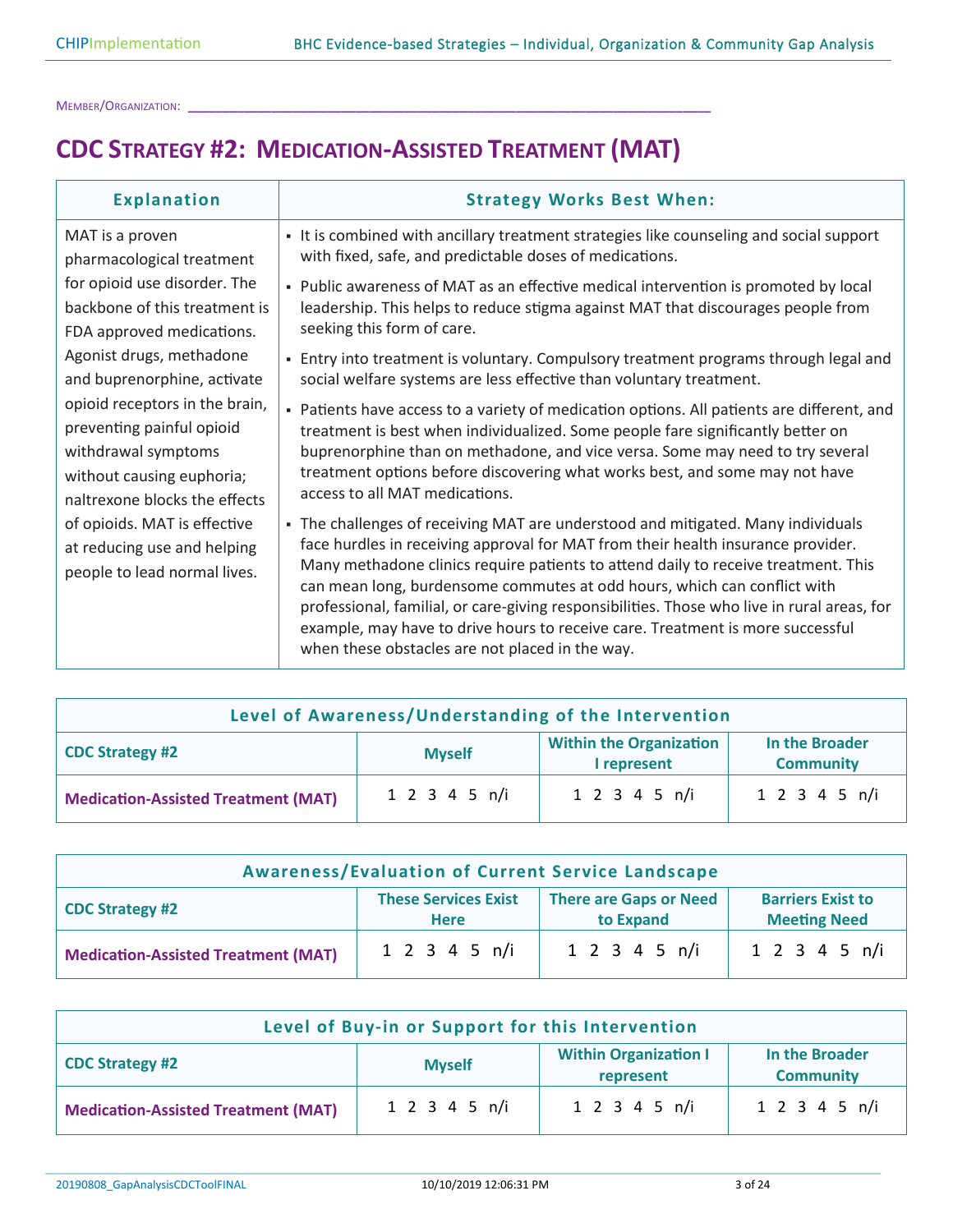## **CDC STRATEGY #2: MEDICATION-ASSISTED TREATMENT (MAT)**

| <b>What Jefferson County Does</b>                                                                                                                                                                                                                                                                                                                                                                                                                         | <b>Known Gaps or</b><br><b>Needs for Expansion</b>                                                                                                                                                                                                                                                                                                                                                                                                                                                                                                                                                                                                                                                                                                                                                                                                                      | <b>Anticipated Barriers /</b><br><b>Challenges / Supports</b>                                                                                                           |
|-----------------------------------------------------------------------------------------------------------------------------------------------------------------------------------------------------------------------------------------------------------------------------------------------------------------------------------------------------------------------------------------------------------------------------------------------------------|-------------------------------------------------------------------------------------------------------------------------------------------------------------------------------------------------------------------------------------------------------------------------------------------------------------------------------------------------------------------------------------------------------------------------------------------------------------------------------------------------------------------------------------------------------------------------------------------------------------------------------------------------------------------------------------------------------------------------------------------------------------------------------------------------------------------------------------------------------------------------|-------------------------------------------------------------------------------------------------------------------------------------------------------------------------|
| Jefferson county currently has two<br>options in the community for MAT<br>services.<br>The first is a standalone MAT clinic<br>providing MAT services on an<br>outpatient basis.<br>We also have services available from<br>the primary care clinics located in our<br>community; this service is<br>augmented by an RN MAT<br>coordinator.<br>There are at least two private<br>providers with DEA Waivers.<br>DBH has 2 waived individuals on<br>staff. | • Coverage for MAT is generally<br>good; the communication of these<br>services is a gap that can be<br>corrected.<br>• Outside the hospital, MAT services<br>in Hadlock are only open Mon<br>9:30-12, Wed 4-7pm, and every<br>other Friday 9:30-noon.<br>- Ancillary strategies are not always<br>well utilized in the current<br>landscape, especially with jail<br>inmates as they move out of<br>incarceration<br>- Hub and spoke modeled grant does<br>not seem to be netting much<br>referral to spokes - so patients are<br>not getting well-rounded recovery<br>treatment<br>• We don't have good data on the<br>effectiveness of Therapeutic drug<br>court and the rate of recidivism.<br>• MAT services for South County<br>geography are non-existent and<br>transportation is limited and poorly<br>timed for patients who work, care<br>for children, etc. | • While the community has not<br>"pushed back" on MAT services,<br>that possibility exists, and we<br>should be prepared to provide data<br>to confront that challenge. |
|                                                                                                                                                                                                                                                                                                                                                                                                                                                           |                                                                                                                                                                                                                                                                                                                                                                                                                                                                                                                                                                                                                                                                                                                                                                                                                                                                         |                                                                                                                                                                         |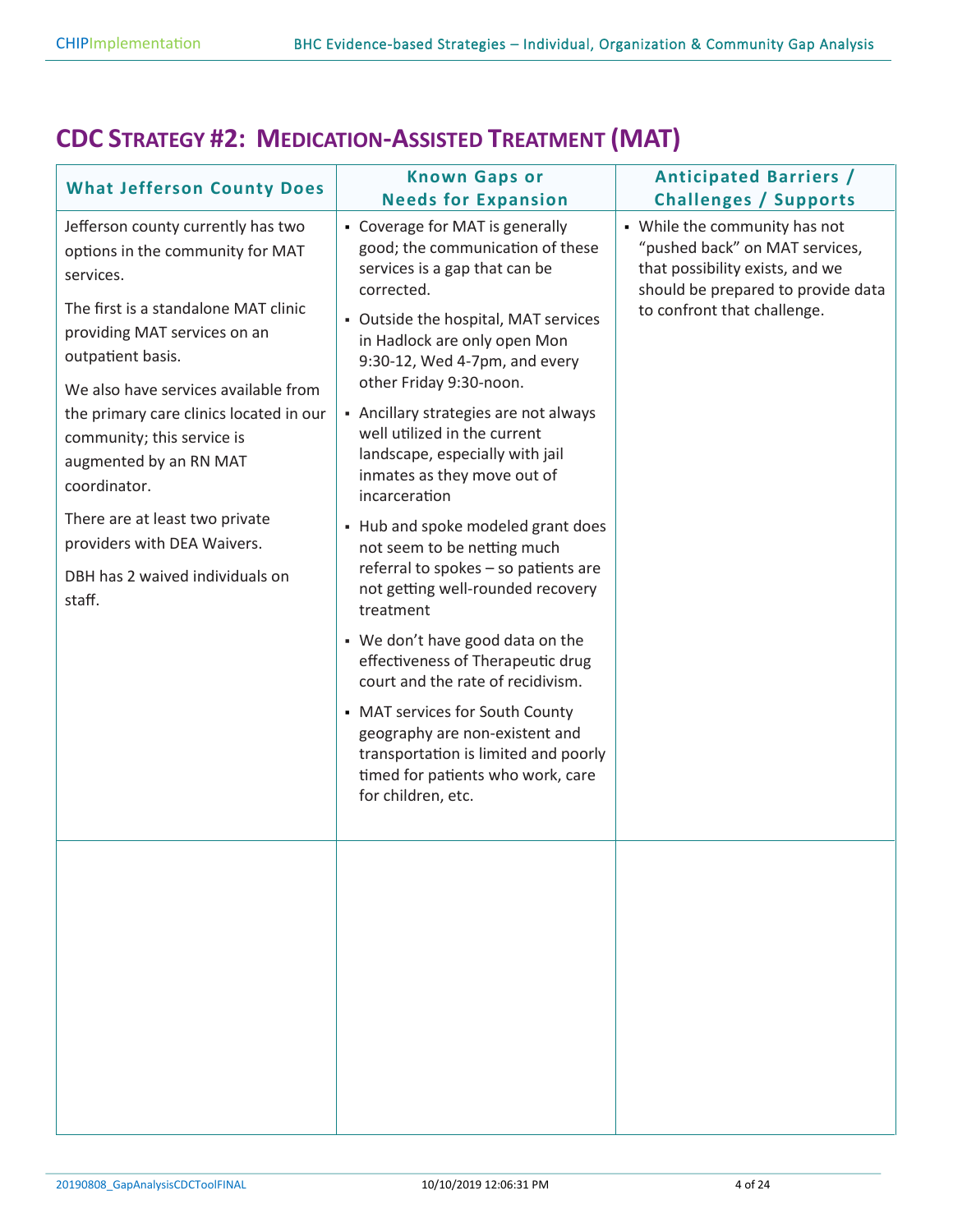# **CDC STRATEGY #3: ACADEMIC DETAILING**

| <b>Explanation</b>                                                                                                                                                                                                                                                                                                                                                                                                                  | <b>Strategy Works Best When:</b>                                                                                                                                                                                                                                                                                                                                                                                                                                                                                                                                              |
|-------------------------------------------------------------------------------------------------------------------------------------------------------------------------------------------------------------------------------------------------------------------------------------------------------------------------------------------------------------------------------------------------------------------------------------|-------------------------------------------------------------------------------------------------------------------------------------------------------------------------------------------------------------------------------------------------------------------------------------------------------------------------------------------------------------------------------------------------------------------------------------------------------------------------------------------------------------------------------------------------------------------------------|
| "Detailing" is a structured educational strategy<br>developed by commercial manufacturers of<br>medical and pharmaceutical technologies to<br>market these products to prescribers and<br>pharmacists. "Academic detailing" consists of<br>structured visits to healthcare providers by<br>trained professionals who can provide tailored<br>training and technical assistance, helping<br>healthcare providers use best practices. | - Dedicated and trained detailing teams are deployed for all academic<br>detailing activities, as this strengthens the detailing approach and<br>fosters consistency within the project.<br>• The individuals who receive academic detailing possess the means<br>and resources to put their newly gained knowledge to use. For<br>instance, physicians who treat patients receiving opioid medications<br>often benefit from additional staff support, as evidence based<br>opioid prescribing requires additional patient follow-up activities<br>and administrative tasks. |
|                                                                                                                                                                                                                                                                                                                                                                                                                                     |                                                                                                                                                                                                                                                                                                                                                                                                                                                                                                                                                                               |

| Level of Awareness/Understanding of the Intervention                                                                           |               |               |               |
|--------------------------------------------------------------------------------------------------------------------------------|---------------|---------------|---------------|
| <b>Within the Organization</b><br>In the Broader<br><b>CDC Strategy #3</b><br><b>Myself</b><br><b>Community</b><br>I represent |               |               |               |
| <b>Academic Detailing</b>                                                                                                      | 1 2 3 4 5 n/i | 1 2 3 4 5 n/i | 1 2 3 4 5 n/i |

| <b>Awareness/Evaluation of Current Service Landscape</b>                                                                                                              |               |               |               |
|-----------------------------------------------------------------------------------------------------------------------------------------------------------------------|---------------|---------------|---------------|
| <b>There are Gaps or Need</b><br><b>These Services Exist</b><br><b>Barriers Exist to</b><br><b>CDC Strategy #3</b><br>to Expand<br><b>Meeting Need</b><br><b>Here</b> |               |               |               |
| <b>Academic Detailing</b>                                                                                                                                             | 1 2 3 4 5 n/i | 1 2 3 4 5 n/i | 1 2 3 4 5 n/i |

| Level of Buy-in or Support for this Intervention                                                                           |               |               |               |  |
|----------------------------------------------------------------------------------------------------------------------------|---------------|---------------|---------------|--|
| <b>Within Organization I</b><br>In the Broader<br><b>CDC Strategy #3</b><br><b>Myself</b><br>represent<br><b>Community</b> |               |               |               |  |
| <b>Academic Detailing</b>                                                                                                  | 1 2 3 4 5 n/i | 1 2 3 4 5 n/i | 1 2 3 4 5 n/i |  |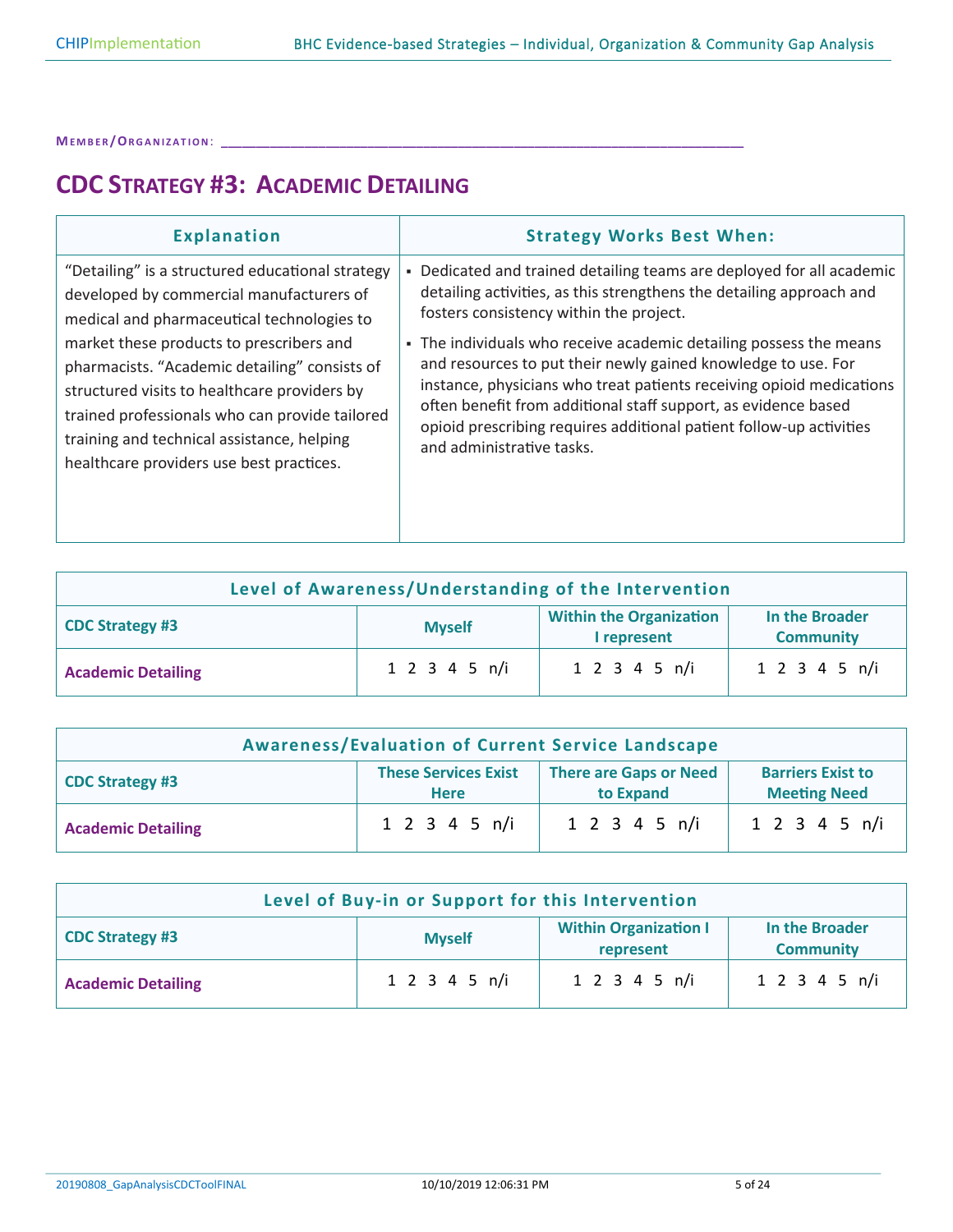### **CDC STRATEGY #3: ACADEMIC DETAILING**

| <b>What Jefferson County Does</b>                                                                                                                                                    | <b>Known Gaps or</b><br><b>Needs for Expansion</b>                                                                                                                                                   | <b>Anticipated Barriers /</b><br><b>Challenges / Supports</b>                |
|--------------------------------------------------------------------------------------------------------------------------------------------------------------------------------------|------------------------------------------------------------------------------------------------------------------------------------------------------------------------------------------------------|------------------------------------------------------------------------------|
| Jefferson County currently has no<br>formal Academic Detailing Program.<br>Providers have participated in MAT<br>training, which has some of the<br>elements of a Detailing program. | • OCH is working to provide guidance<br>and support for best practices<br>among healthcare providers for<br>prescribing opioids for acute and<br>chronic pain in Clallam and Kitsap<br>(Jefferson?). | - Providers' time is difficult to<br>schedule. Many competing<br>priorities. |
|                                                                                                                                                                                      |                                                                                                                                                                                                      |                                                                              |
|                                                                                                                                                                                      |                                                                                                                                                                                                      |                                                                              |
|                                                                                                                                                                                      |                                                                                                                                                                                                      |                                                                              |
|                                                                                                                                                                                      |                                                                                                                                                                                                      |                                                                              |
|                                                                                                                                                                                      |                                                                                                                                                                                                      |                                                                              |
|                                                                                                                                                                                      |                                                                                                                                                                                                      |                                                                              |
|                                                                                                                                                                                      |                                                                                                                                                                                                      |                                                                              |
|                                                                                                                                                                                      |                                                                                                                                                                                                      |                                                                              |
|                                                                                                                                                                                      |                                                                                                                                                                                                      |                                                                              |
|                                                                                                                                                                                      |                                                                                                                                                                                                      |                                                                              |
|                                                                                                                                                                                      |                                                                                                                                                                                                      |                                                                              |
|                                                                                                                                                                                      |                                                                                                                                                                                                      |                                                                              |
|                                                                                                                                                                                      |                                                                                                                                                                                                      |                                                                              |
|                                                                                                                                                                                      |                                                                                                                                                                                                      |                                                                              |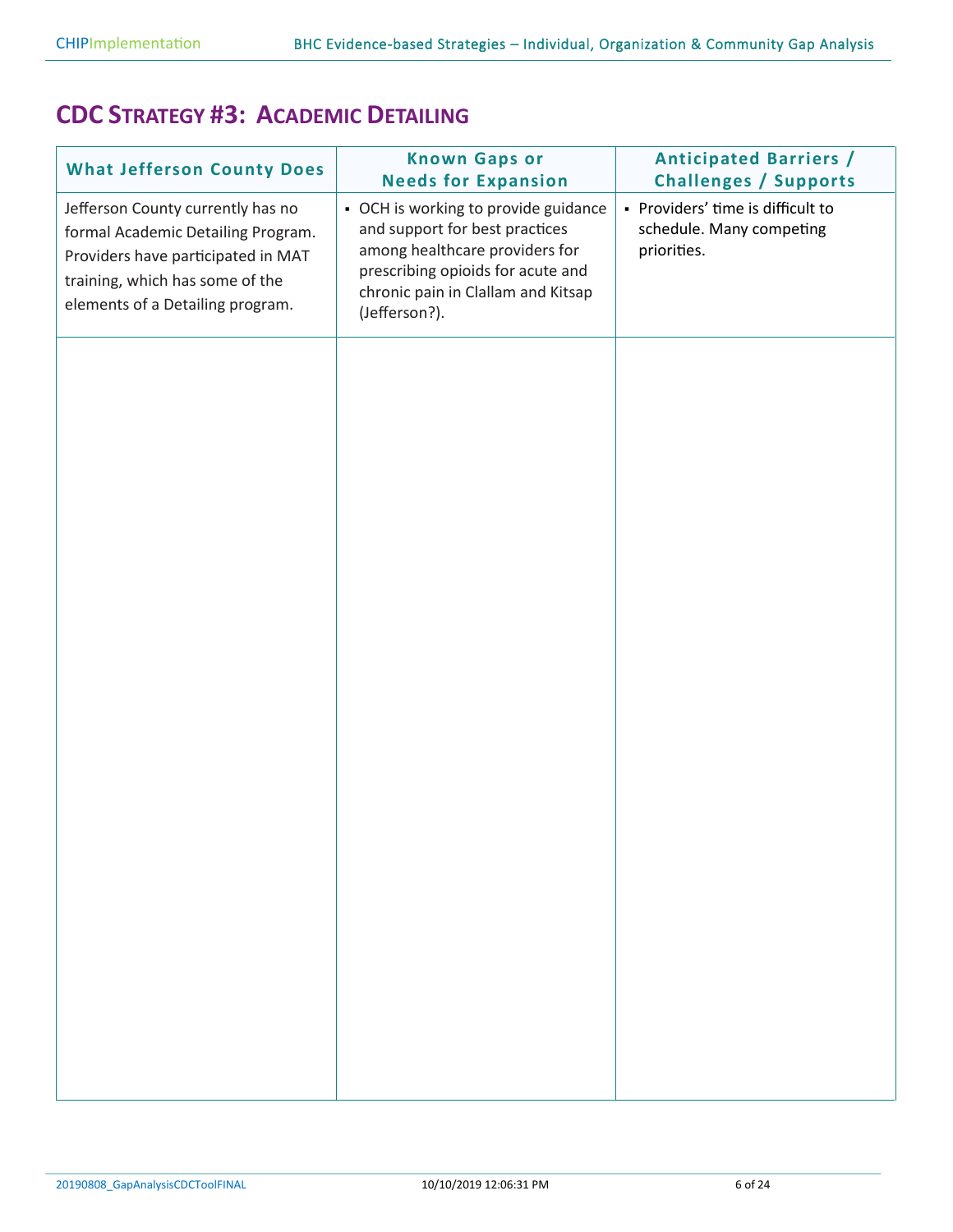# **CDC STRATEGY #4: ELIMINATING PRIOR-AUTHORIZATION REQUIREMENTS FOR MEDICATIONS FOR OPIOID USE DISORDER**

| <b>Explanation</b>                                                                                                                                                                                                                                                                                                                                                                                                                                                                                                         | <b>Strategy Works Best When:</b>                                                                                                                                              |
|----------------------------------------------------------------------------------------------------------------------------------------------------------------------------------------------------------------------------------------------------------------------------------------------------------------------------------------------------------------------------------------------------------------------------------------------------------------------------------------------------------------------------|-------------------------------------------------------------------------------------------------------------------------------------------------------------------------------|
| In this scenario, health insurance providers cover<br>the cost of MAT as a standard benefit and all<br>requirements that a physician contact the insurance<br>provider for approval prior to writing the<br>prescription (a process called "prior authorization")<br>are removed. Without these prior authorization<br>requirements, prescriptions for MAT medications to<br>treat opioid use disorder can be written and filled as<br>soon as a physician deems this treatment necessary,<br>free from artificial delays. | - Policy makers and healthcare providers work collaboratively<br>with health insurance companies and state Medicaid<br>programs to design and implement these policy changes. |

| Level of Awareness/Understanding of the Intervention                                                                           |               |               |               |
|--------------------------------------------------------------------------------------------------------------------------------|---------------|---------------|---------------|
| <b>Within the Organization</b><br>In the Broader<br><b>CDC Strategy #4</b><br><b>Myself</b><br><b>Community</b><br>I represent |               |               |               |
| <b>Eliminating Prior-Authorization</b><br><b>Requirements for Medications for OUD</b>                                          | 1 2 3 4 5 n/i | 1 2 3 4 5 n/i | 1 2 3 4 5 n/i |

| <b>Awareness/Evaluation of Current Service Landscape</b>                                                                                                              |               |               |                            |
|-----------------------------------------------------------------------------------------------------------------------------------------------------------------------|---------------|---------------|----------------------------|
| <b>These Services Exist</b><br><b>There are Gaps or Need</b><br><b>Barriers Exist to</b><br><b>CDC Strategy #4</b><br><b>Meeting Need</b><br>to Expand<br><b>Here</b> |               |               |                            |
| <b>Eliminating Prior-Authorization</b><br><b>Requirements for Medications for OUD</b>                                                                                 | 1 2 3 4 5 n/i | 1 2 3 4 5 n/i | $1 \t2 \t3 \t4 \t5 \t n/i$ |

| Level of Buy-in or Support for this Intervention                                                                    |               |               |               |  |
|---------------------------------------------------------------------------------------------------------------------|---------------|---------------|---------------|--|
| <b>Within Organization I</b><br>In the Broader<br>CDC Strategy #4<br><b>Myself</b><br><b>Community</b><br>represent |               |               |               |  |
| <b>Eliminating Prior-Authorization</b><br><b>Requirements for Medications for OUD</b>                               | 1 2 3 4 5 n/i | 1 2 3 4 5 n/i | 1 2 3 4 5 n/i |  |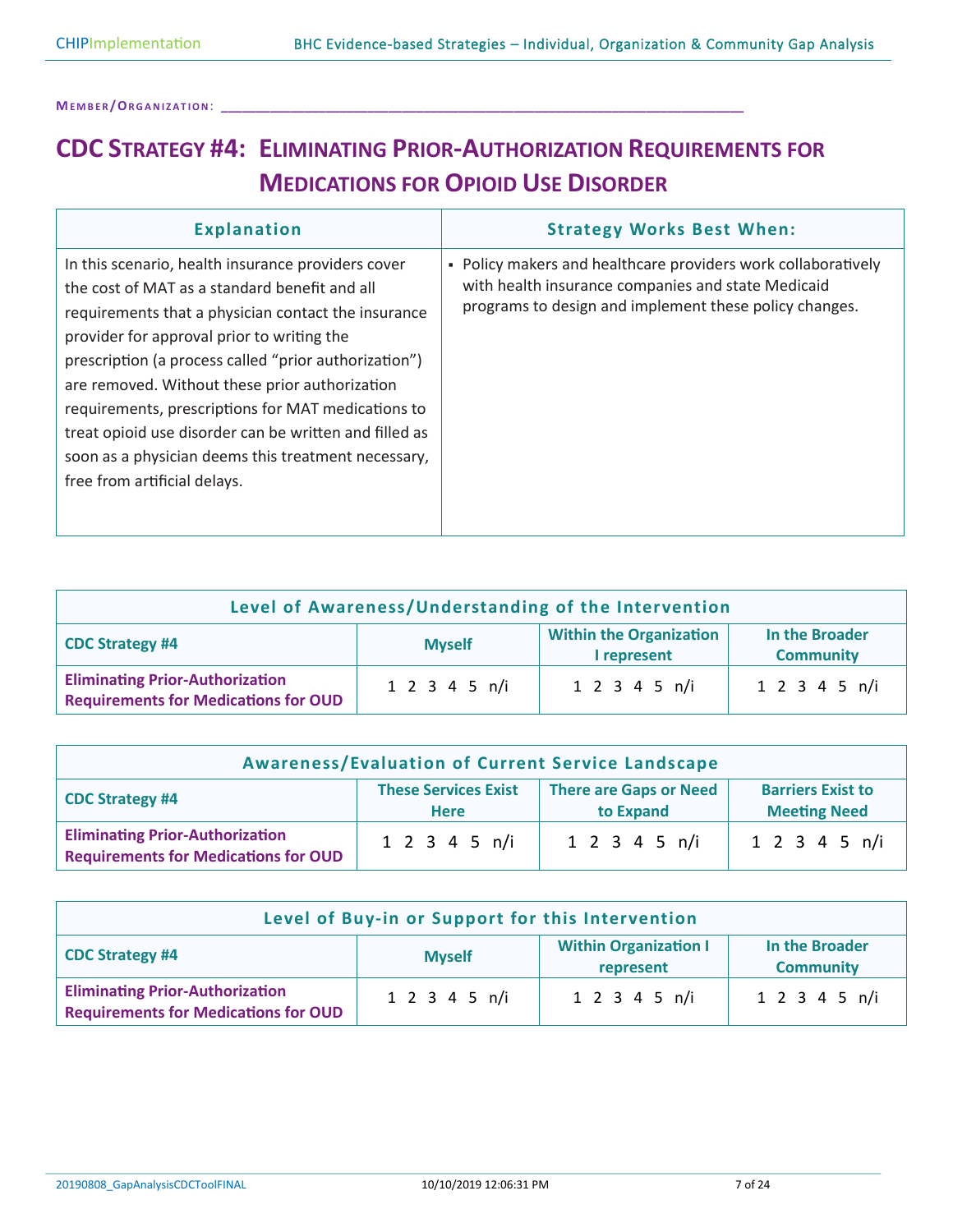# **CDC STRATEGY #4: ELIMINATING PRIOR-AUTHORIZATION REQUIREMENTS FOR MEDICATIONS FOR OPIOID USE DISORDER**

| <b>What Jefferson County Does</b>                                                                                                              | <b>Known Gaps or</b><br><b>Needs for Expansion</b>                                                          | <b>Anticipated Barriers /</b><br><b>Challenges / Supports</b> |
|------------------------------------------------------------------------------------------------------------------------------------------------|-------------------------------------------------------------------------------------------------------------|---------------------------------------------------------------|
| Jefferson County is in the same<br>position as most Washington<br>Counties on this issue. We do have a<br>higher percent of Medicare patients. | • We will need to research the<br>current landscape of Prior-<br>Authorization requirement for our<br>area. | - Changing insurance policy will be<br>difficult.             |
|                                                                                                                                                |                                                                                                             |                                                               |
|                                                                                                                                                |                                                                                                             |                                                               |
|                                                                                                                                                |                                                                                                             |                                                               |
|                                                                                                                                                |                                                                                                             |                                                               |
|                                                                                                                                                |                                                                                                             |                                                               |
|                                                                                                                                                |                                                                                                             |                                                               |
|                                                                                                                                                |                                                                                                             |                                                               |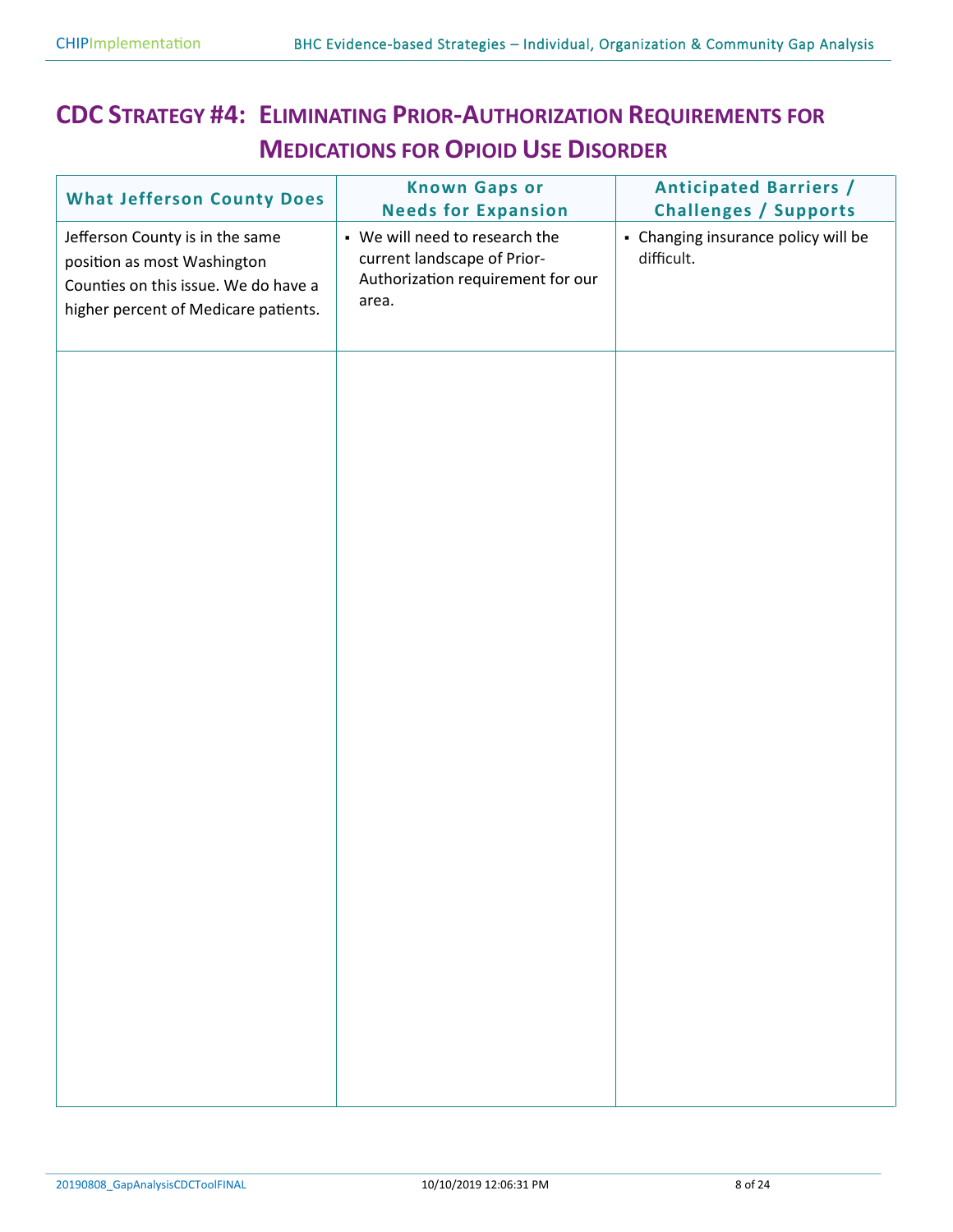## **CDC STRATEGY #5: SCREENING FOR FENTANYL IN ROUTINE CLINICAL TOXICOLOGY TESTING**

| <b>Explanation</b>                                                                                                                                                         | <b>Strategy Works Best When:</b>                                                                                                                                                                                                           |
|----------------------------------------------------------------------------------------------------------------------------------------------------------------------------|--------------------------------------------------------------------------------------------------------------------------------------------------------------------------------------------------------------------------------------------|
| The standard panel of substances included in routine<br>clinical drug screens (carried out in hospitals, clinics,<br>treatment centers, etc.) should include screening for | • Adjustments are made to funding streams, standard lab<br>procedures, and electronic medical records systems to<br>accommodate and standardize this change in practice.                                                                   |
| fentanyl exposure, particularly in jurisdictions where<br>fentanyl is known to be prevalent in the local illicit<br>drug market.                                           | - Trends in the results of fentanyl screens are shared effectively<br>across public institutions with the capacity to intervene<br>amongst those who intentionally or unintentionally consume<br>fentanyl and reduce the risk of overdose. |

| Level of Awareness/Understanding of the Intervention                                                                           |               |               |               |  |
|--------------------------------------------------------------------------------------------------------------------------------|---------------|---------------|---------------|--|
| <b>Within the Organization</b><br>In the Broader<br><b>CDC Strategy #5</b><br><b>Myself</b><br><b>Community</b><br>I represent |               |               |               |  |
| <b>Screening for Fentanyl in Routine</b><br><b>Clinical Toxicology Testing</b>                                                 | 1 2 3 4 5 n/i | 1 2 3 4 5 n/i | 1 2 3 4 5 n/i |  |

| <b>Awareness/Evaluation of Current Service Landscape</b>                                                                                                       |                            |                            |               |  |
|----------------------------------------------------------------------------------------------------------------------------------------------------------------|----------------------------|----------------------------|---------------|--|
| <b>These Services Exist</b><br>There are Gaps or Need<br><b>Barriers Exist to</b><br><b>CDC Strategy #5</b><br><b>Meeting Need</b><br>to Expand<br><b>Here</b> |                            |                            |               |  |
| <b>Screening for Fentanyl in Routine</b><br><b>Clinical Toxicology Testing</b>                                                                                 | $1 \t2 \t3 \t4 \t5 \t n/i$ | $1 \t2 \t3 \t4 \t5 \t n/i$ | 1 2 3 4 5 n/i |  |

| Level of Buy-in or Support for this Intervention                                                                           |               |               |               |  |
|----------------------------------------------------------------------------------------------------------------------------|---------------|---------------|---------------|--|
| <b>Within Organization I</b><br>In the Broader<br><b>CDC Strategy #5</b><br><b>Myself</b><br><b>Community</b><br>represent |               |               |               |  |
| <b>Screening for Fentanyl in Routine</b><br><b>Clinical Toxicology Testing</b>                                             | 1 2 3 4 5 n/i | 1 2 3 4 5 n/i | 1 2 3 4 5 n/i |  |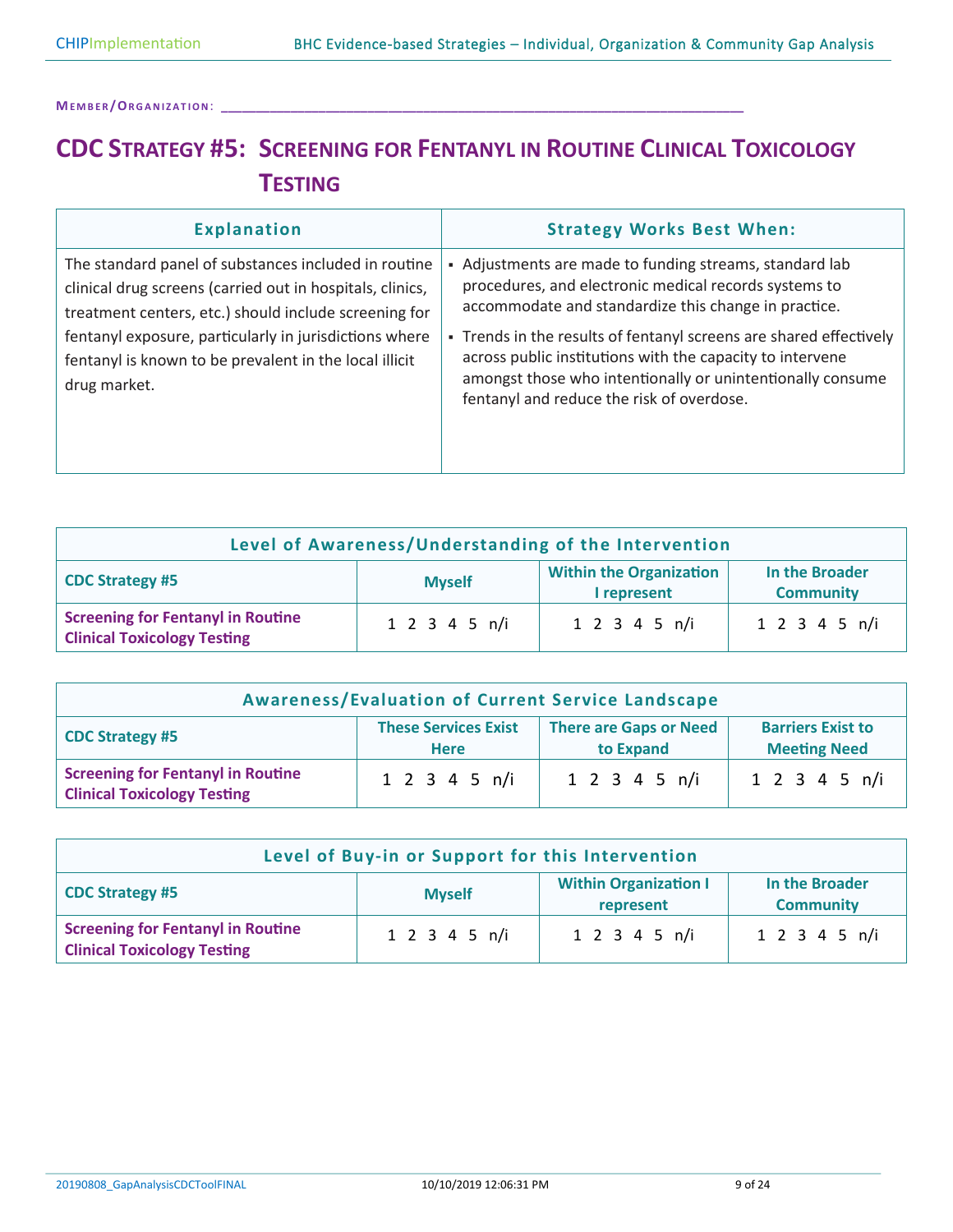### **CDC STRATEGY #5: SCREENING FOR FENTANYL IN ROUTINE CLINICAL TOXICOLOGY TESTING**

| <b>What Jefferson County Does</b>                                                                                                                                                                                                                                                                                                 | <b>Known Gaps or</b><br><b>Needs for Expansion</b>                                                                                                                                           | <b>Anticipated Barriers /</b><br><b>Challenges / Supports</b>                                                                                                                                                                         |
|-----------------------------------------------------------------------------------------------------------------------------------------------------------------------------------------------------------------------------------------------------------------------------------------------------------------------------------|----------------------------------------------------------------------------------------------------------------------------------------------------------------------------------------------|---------------------------------------------------------------------------------------------------------------------------------------------------------------------------------------------------------------------------------------|
| The majority of drug screens within<br>Jefferson County are performed by<br>Jefferson Healthcare (the hospital).<br>Fentanyl is not routinely screened as<br>part of the tox screen provided there.<br>Some (not known if all) therapeutic<br>court provider/vendors screen court<br>participants often, and include<br>fentanyl. | • We will need to ask Jefferson<br>Healthcare to add Fentanyl<br>screening to the drug tox screen.<br>• Opportunity confirm there is a<br>documented best practice at<br>Therapeutic courts. | - There might be technical barriers<br>to adding the test. Because<br>Jefferson contracts with another<br>organization for its EMR, who does<br>not currently test for fentanyl, it<br>might be difficult to implement the<br>change. |
|                                                                                                                                                                                                                                                                                                                                   |                                                                                                                                                                                              |                                                                                                                                                                                                                                       |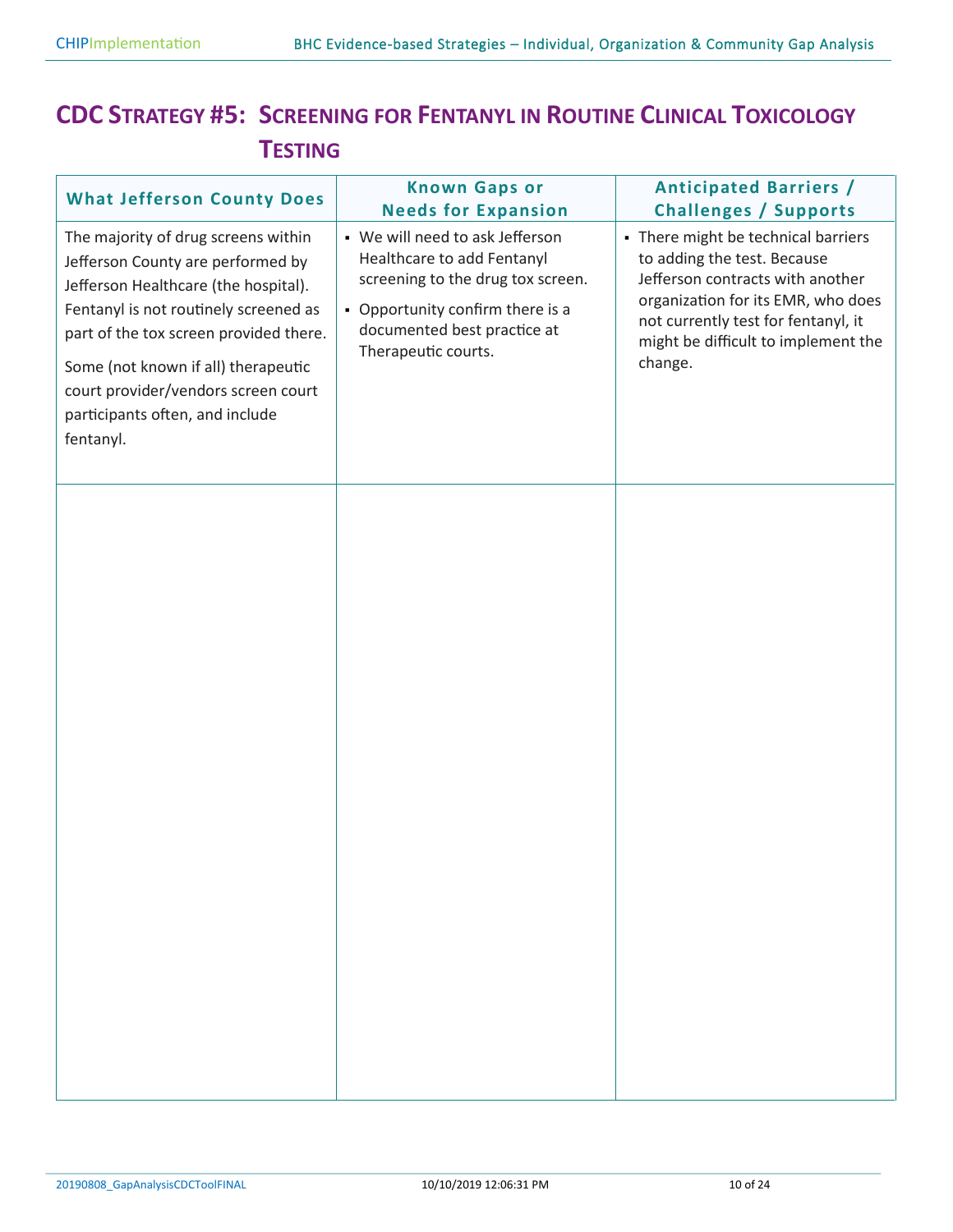**ME M B E R /OR G A N I Z A T I O N**: **\_\_\_\_\_\_\_\_\_\_\_\_\_\_\_\_\_\_\_\_\_\_\_\_\_\_\_\_\_\_\_\_\_\_\_\_\_\_\_\_\_\_\_\_\_\_\_\_\_\_\_\_\_\_\_\_\_\_\_\_\_\_\_\_\_\_\_\_\_\_\_\_\_\_\_**

### **CDC STRATEGY #6: 911 GOOD SAMARITAN LAWS**

| <b>Explanation</b>                    | <b>Strategy Works Best When:</b>                                                       |
|---------------------------------------|----------------------------------------------------------------------------------------|
| The term "911 Good Samaritan          | - Immunity is extended to all bystanders on the scene, not only to the individual      |
| Law" refers to local or state         | in crisis and the individual who called 911.                                           |
| legislation that may provide          | - Bystanders are protected from parole violations and warrant searches in              |
| overdose victims and/or overdose      | addition to receiving immunity from criminal charges. Any perceived risk to the        |
| bystanders with limited immunity      | freedom or safety of the bystander reduces the probability that 911 will be            |
| from drug-related criminal charges    | called.                                                                                |
| and other criminal or judicial        | - Police officers and other first responders are well informed as to their liabilities |
| consequences that may otherwise       | and responsibilities when responding to an overdose as outlined in their state's       |
| result from calling first responders  | 911 Good Samaritan Law and other state and local regulations.                          |
| to the scene. The scope of 911        | - People who use drugs are well informed about the 911 Good Samaritan law              |
| Good Samaritan Laws varies across     | and have reason to trust that those protections will be consistently afforded to       |
| U.S. states, but each is written with | them when they call 911.                                                               |
| the goal of reducing barriers to      | - The hospital experiences of people who use drugs are strengthened and                |
| calling 911 in the event of an        | improved. Individuals in crisis will not call for emergency care if they don't         |
| overdose.                             | want to be transported to the hospital due to previous maltreatment.                   |

| Level of Awareness/Understanding of the Intervention |               |                                               |                                    |
|------------------------------------------------------|---------------|-----------------------------------------------|------------------------------------|
| <b>CDC Strategy #6</b>                               | <b>Myself</b> | <b>Within the Organization</b><br>I represent | In the Broader<br><b>Community</b> |
| 911 Good Samaritan Laws                              | 1 2 3 4 5 n/i | 1 2 3 4 5 n/i                                 | 1 2 3 4 5 n/i                      |

| <b>Awareness/Evaluation of Current Service Landscape</b> |                                            |                                            |                                                 |
|----------------------------------------------------------|--------------------------------------------|--------------------------------------------|-------------------------------------------------|
| <b>CDC Strategy #6</b>                                   | <b>These Services Exist</b><br><b>Here</b> | <b>There are Gaps or Need</b><br>to Expand | <b>Barriers Exist to</b><br><b>Meeting Need</b> |
| 911 Good Samaritan Laws                                  | $1 \t2 \t3 \t4 \t5 \t n/i$                 | $1 \t2 \t3 \t4 \t5 \t n/i$                 | 1 2 3 4 5 n/i                                   |

| Level of Buy-in or Support for this Intervention |               |                                           |                                    |
|--------------------------------------------------|---------------|-------------------------------------------|------------------------------------|
| <b>CDC Strategy #6</b>                           | <b>Myself</b> | <b>Within Organization I</b><br>represent | In the Broader<br><b>Community</b> |
| <b>911 Good Samaritan Laws</b>                   | 1 2 3 4 5 n/i | 1 2 3 4 5 n/i                             | 1 2 3 4 5 n/i                      |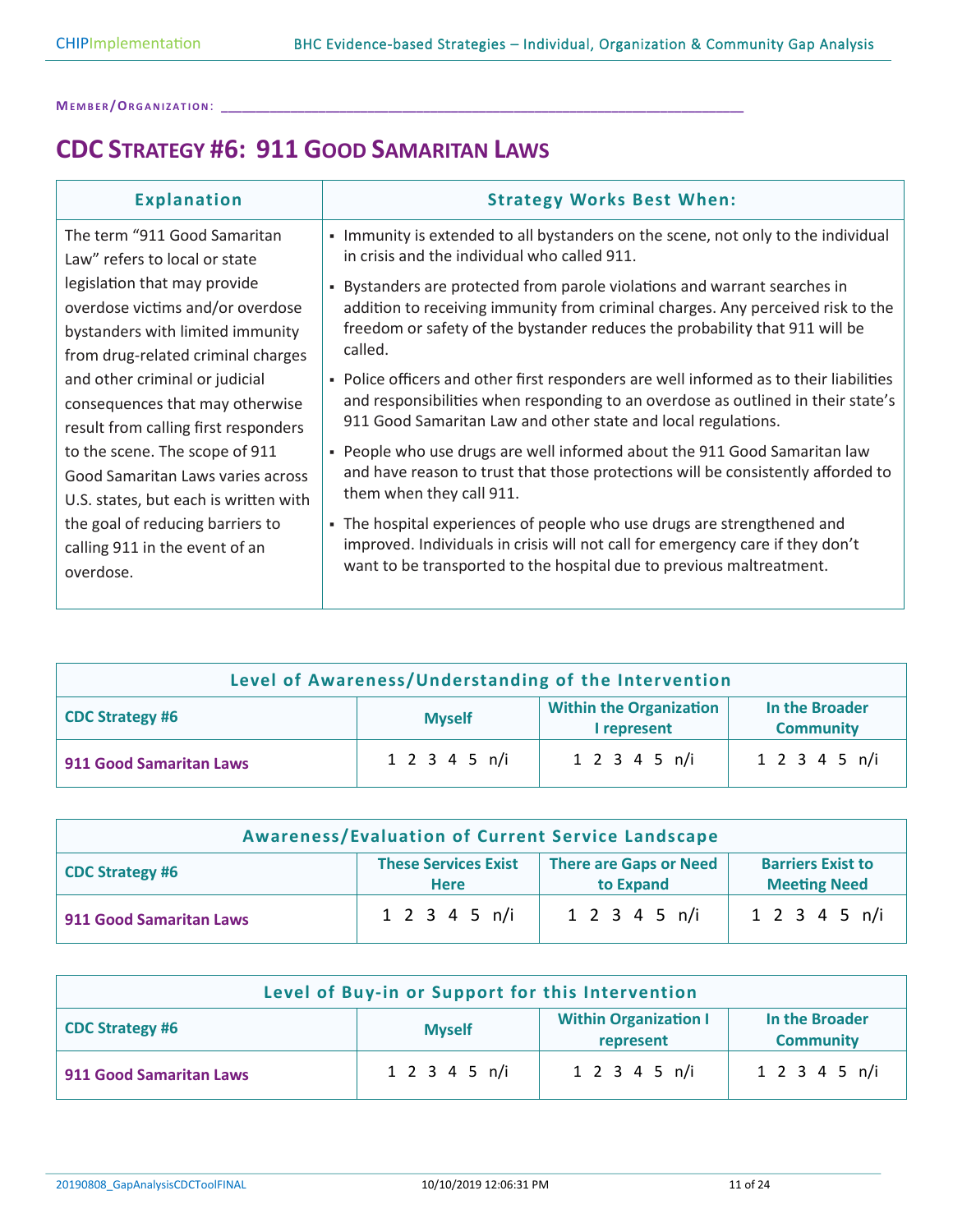#### **CDC STRATEGY #6: 911 GOOD SAMARITAN LAWS**

| <b>What Jefferson County Does</b><br>Jefferson County has a 911 Good<br>Samaritan law that protect the<br>reporter of a drug overdose from<br>prosecution for possession. This is<br>the result of a state law. | <b>Known Gaps or</b><br><b>Needs for Expansion</b><br>- It is not clear if the law covers<br>bystanders.<br>- The law does not extend to<br>outstanding warrants, probation or<br>parole violations, drug<br>manufacture or delivery, controlled<br>substances, homicide, or other<br>crimes besides drug possession.<br>- It is not clear if knowledge of this<br>law is widespread. | <b>Anticipated Barriers /</b><br><b>Challenges / Supports</b><br>- Traditional methods of<br>communication might not be as<br>effective with the target audience<br>for this message.<br>- Recent hi-profile death in town<br>would indicate potential<br>"reporters" of drug overdose are<br>not aware or are uncomfortable<br>with ramifications of calling 911 in<br>the instance of an overdose. |
|-----------------------------------------------------------------------------------------------------------------------------------------------------------------------------------------------------------------|---------------------------------------------------------------------------------------------------------------------------------------------------------------------------------------------------------------------------------------------------------------------------------------------------------------------------------------------------------------------------------------|------------------------------------------------------------------------------------------------------------------------------------------------------------------------------------------------------------------------------------------------------------------------------------------------------------------------------------------------------------------------------------------------------|
|                                                                                                                                                                                                                 |                                                                                                                                                                                                                                                                                                                                                                                       |                                                                                                                                                                                                                                                                                                                                                                                                      |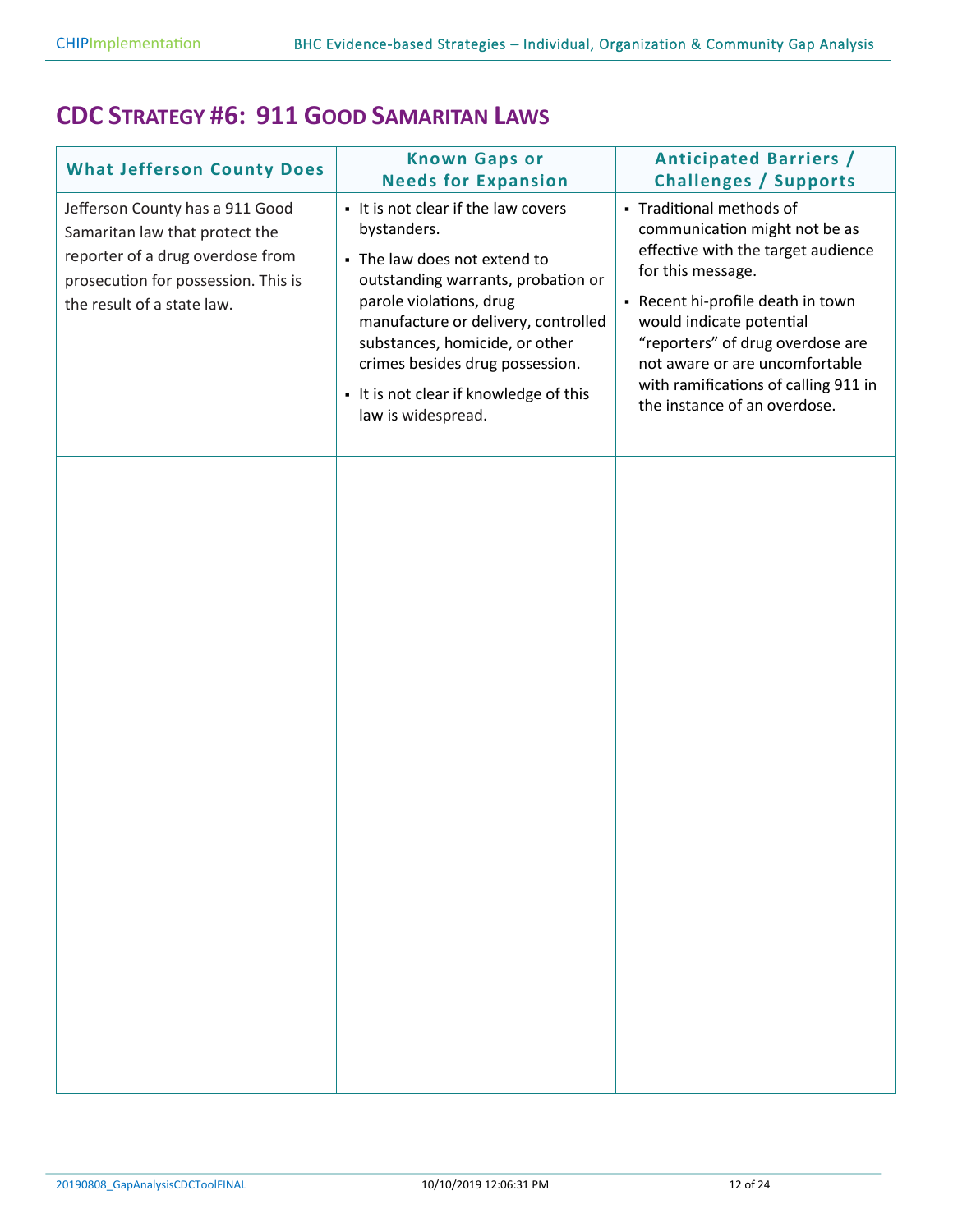## **CDC STRATEGY #7: NALOXONE DISTRIBUTION IN TREATMENT CENTERS AND CRIMINAL JUSTICE SETTINGS**

| <b>Explanation</b>                                                                                                                                                                                                                                                                                                                             | <b>Strategy Works Best When:</b>                                                                                                                                                                                                                                                                                                                                                                                                                                                                                                                                                                                                                                                                                                                                                                                                                                                                                                 |
|------------------------------------------------------------------------------------------------------------------------------------------------------------------------------------------------------------------------------------------------------------------------------------------------------------------------------------------------|----------------------------------------------------------------------------------------------------------------------------------------------------------------------------------------------------------------------------------------------------------------------------------------------------------------------------------------------------------------------------------------------------------------------------------------------------------------------------------------------------------------------------------------------------------------------------------------------------------------------------------------------------------------------------------------------------------------------------------------------------------------------------------------------------------------------------------------------------------------------------------------------------------------------------------|
| Naloxone distribution<br>programs in criminal justice<br>and treatment facilities (both<br>inpatient and outpatient)<br>target individuals who are<br>about to be released from<br>supervision and/or cease<br>treatment to receive overdose<br>response training and<br>naloxone kits prior to their<br>exit from the program or<br>facility. | - Coverage of these distribution programs is universal, providing all individuals<br>leaving criminal justice settings or treatment with the opportunity to be trained and<br>receive a naloxone kit. This is preferable to opt-in programs that require inmates to<br>request special services to receive naloxone.<br>- Training is provided in a way that refrains from making negative judgments about<br>drug use and focuses instead on the importance of every person's safety and<br>wellbeing even in the context of drug use.<br>- Close contacts of the individual (family, partners, and children) are also trained in<br>naloxone administration and overdose response.<br>- Naloxone distribution in treatment centers and criminal justice settings works best<br>when there is certainty in the supply chain and in funding. In treatment settings, an<br>individual's insurance can cover the cost of naloxone. |
|                                                                                                                                                                                                                                                                                                                                                |                                                                                                                                                                                                                                                                                                                                                                                                                                                                                                                                                                                                                                                                                                                                                                                                                                                                                                                                  |

| Level of Awareness/Understanding of the Intervention                                      |               |                                               |                                    |
|-------------------------------------------------------------------------------------------|---------------|-----------------------------------------------|------------------------------------|
| <b>CDC Strategy #7</b>                                                                    | <b>Myself</b> | <b>Within the Organization</b><br>I represent | In the Broader<br><b>Community</b> |
| <b>Naloxone Distribution in Treatment</b><br><b>Centers and Criminal Justice Settings</b> | 1 2 3 4 5 n/i | 1 2 3 4 5 n/i                                 | 1 2 3 4 5 n/i                      |

| <b>Awareness/Evaluation of Current Service Landscape</b>                                  |                                            |                                            |                                                 |
|-------------------------------------------------------------------------------------------|--------------------------------------------|--------------------------------------------|-------------------------------------------------|
| <b>CDC Strategy #7</b>                                                                    | <b>These Services Exist</b><br><b>Here</b> | <b>There are Gaps or Need</b><br>to Expand | <b>Barriers Exist to</b><br><b>Meeting Need</b> |
| <b>Naloxone Distribution in Treatment</b><br><b>Centers and Criminal Justice Settings</b> | $1 \t2 \t3 \t4 \t5 \t n/i$                 | $1 \t2 \t3 \t4 \t5 \t n/i$                 | 1 2 3 4 5 n/i                                   |

| Level of Buy-in or Support for this Intervention                                          |               |                                           |                                    |
|-------------------------------------------------------------------------------------------|---------------|-------------------------------------------|------------------------------------|
| <b>CDC Strategy #7</b>                                                                    | <b>Myself</b> | <b>Within Organization I</b><br>represent | In the Broader<br><b>Community</b> |
| <b>Naloxone Distribution in Treatment</b><br><b>Centers and Criminal Justice Settings</b> | 1 2 3 4 5 n/i | 1 2 3 4 5 n/i                             | 1 2 3 4 5 n/i                      |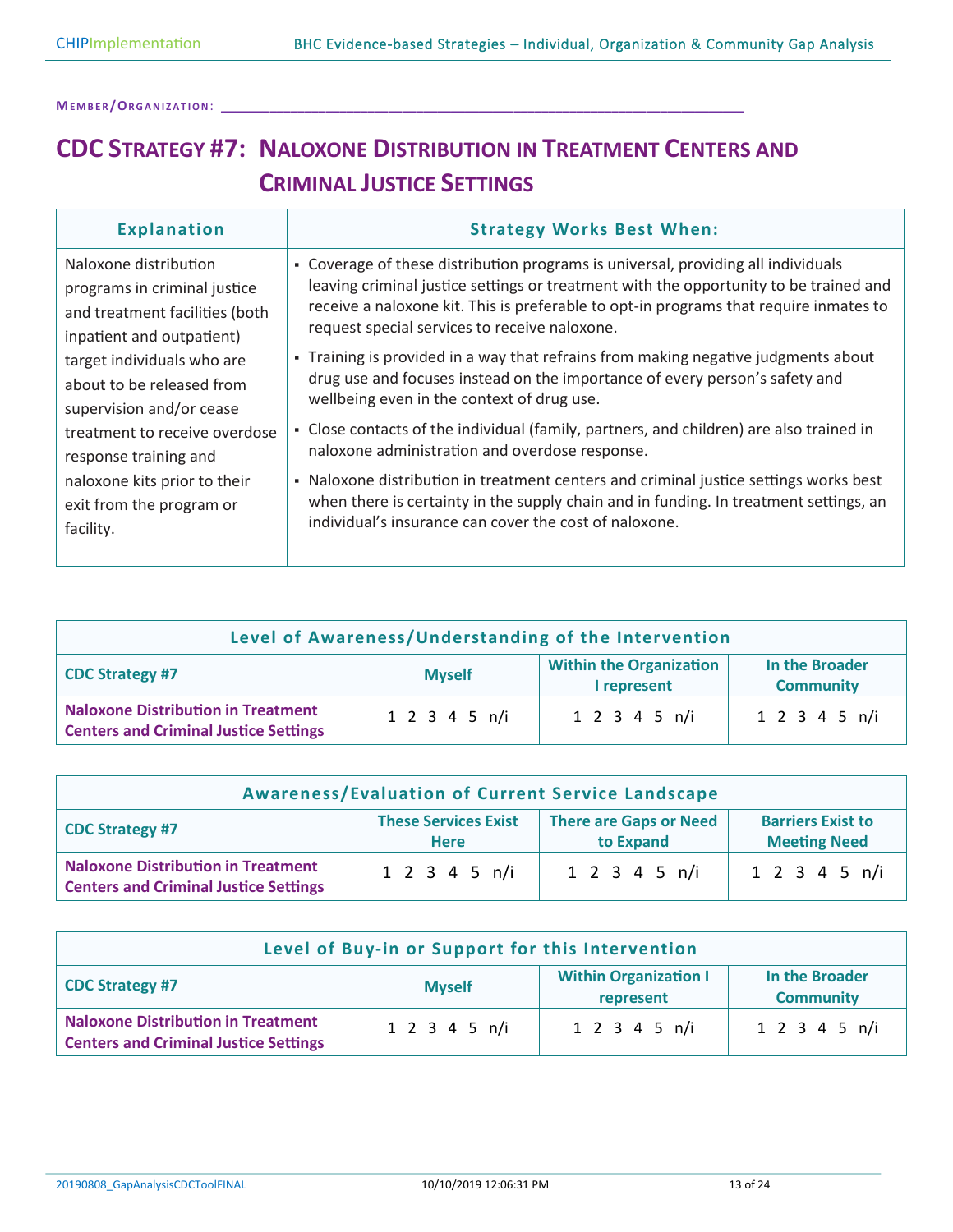## **CDC STRATEGY #7: NALOXONE DISTRIBUTION IN TREATMENT CENTERS AND CRIMINAL JUSTICE SETTINGS**

| <b>What Jefferson County Does</b>                                                                                                          | <b>Known Gaps or</b><br><b>Needs for Expansion</b>         | <b>Anticipated Barriers /</b><br><b>Challenges / Supports</b>                                   |
|--------------------------------------------------------------------------------------------------------------------------------------------|------------------------------------------------------------|-------------------------------------------------------------------------------------------------|
| Jefferson County does not have an<br>inpatient treatment center. While<br>some outpatient and criminal justice                             | • No Program exists, so one would<br>have to be developed. | - Costs of Naloxone and<br>development of training programs<br>for agencies with small margins. |
| locations have Naloxone, none<br>provide distribution and training for<br>patients or incarcerated individuals,<br>about to be discharged. |                                                            | • Complexity of developing this type<br>of program.                                             |
|                                                                                                                                            |                                                            |                                                                                                 |
|                                                                                                                                            |                                                            |                                                                                                 |
|                                                                                                                                            |                                                            |                                                                                                 |
|                                                                                                                                            |                                                            |                                                                                                 |
|                                                                                                                                            |                                                            |                                                                                                 |
|                                                                                                                                            |                                                            |                                                                                                 |
|                                                                                                                                            |                                                            |                                                                                                 |
|                                                                                                                                            |                                                            |                                                                                                 |
|                                                                                                                                            |                                                            |                                                                                                 |
|                                                                                                                                            |                                                            |                                                                                                 |
|                                                                                                                                            |                                                            |                                                                                                 |
|                                                                                                                                            |                                                            |                                                                                                 |
|                                                                                                                                            |                                                            |                                                                                                 |
|                                                                                                                                            |                                                            |                                                                                                 |
|                                                                                                                                            |                                                            |                                                                                                 |
|                                                                                                                                            |                                                            |                                                                                                 |
|                                                                                                                                            |                                                            |                                                                                                 |
|                                                                                                                                            |                                                            |                                                                                                 |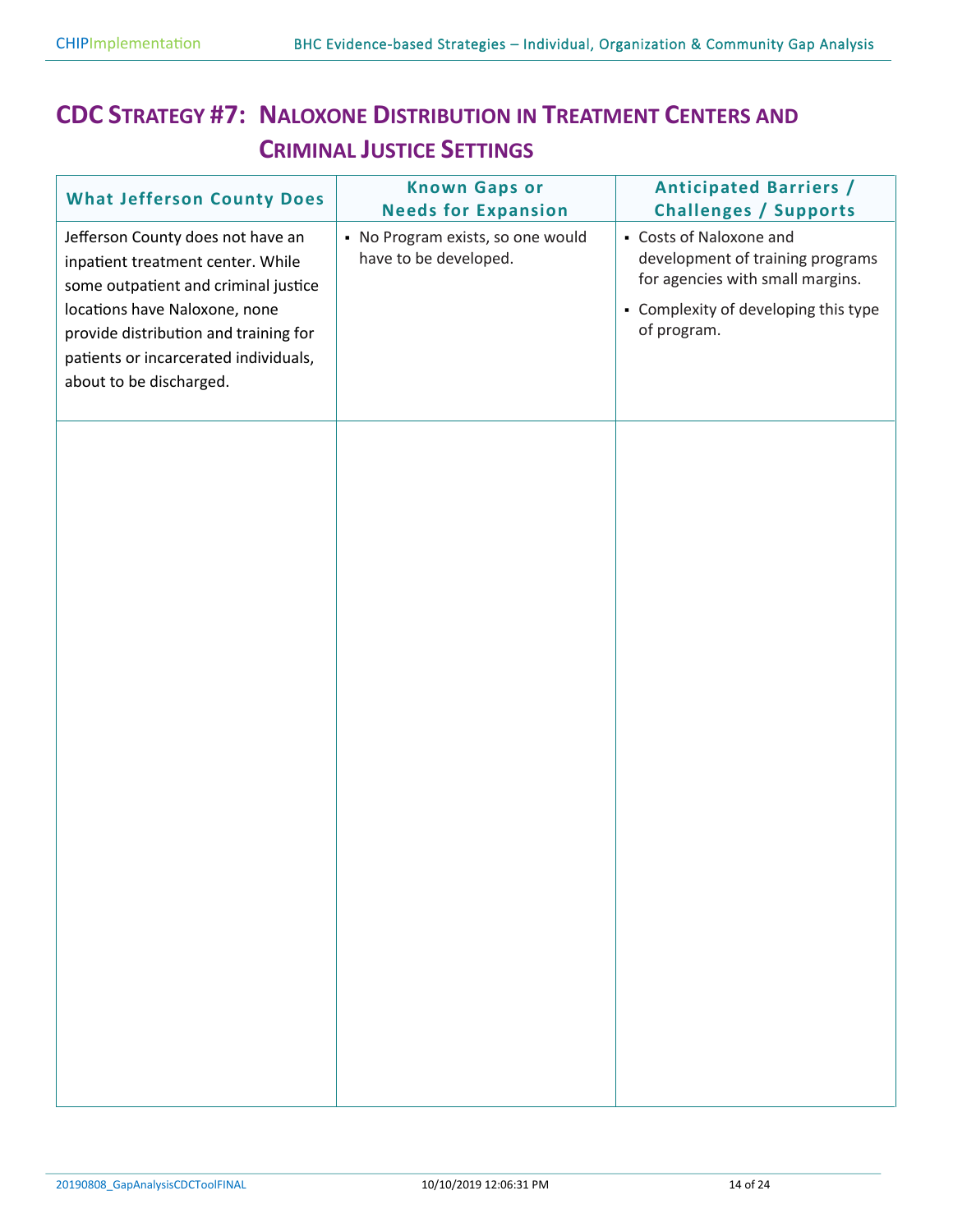### **CDC STRATEGY #8: MAT IN CRIMINAL JUSTICE SETTINGS AND UPON RELEASE**

| <b>Explanation</b>                                                                                                                                                                                                | <b>Strategy Works Best When:</b>                                                                                                                                                                                                                                                                                                                                                                                                               |
|-------------------------------------------------------------------------------------------------------------------------------------------------------------------------------------------------------------------|------------------------------------------------------------------------------------------------------------------------------------------------------------------------------------------------------------------------------------------------------------------------------------------------------------------------------------------------------------------------------------------------------------------------------------------------|
| In this intervention, MAT should be<br>made available as a standard of care                                                                                                                                       | • MAT is uninterrupted for those who were receiving care prior to<br>incarceration.                                                                                                                                                                                                                                                                                                                                                            |
| for incarcerated individuals with                                                                                                                                                                                 | • MAT can be initiated in criminal justice settings.                                                                                                                                                                                                                                                                                                                                                                                           |
| opioid use disorder. Those receiving<br>MAT when they enter a criminal<br>justice setting may continue receiving                                                                                                  | Individuals have access to all available forms of MAT medication. This choice<br>$\blacksquare$<br>is essential, as some individuals fare much better (or worse) on one of these<br>drugs than on the other.                                                                                                                                                                                                                                   |
| this treatment, and those who are<br>not on treatment may initiate and<br>continue this form of care while<br>incarcerated and then be linked with<br>appropriate care providers to<br>continue MAT upon release. | An effective system for referral and linkage to care is in place so that<br>$\blacksquare$<br>individuals on MAT can receive a "warm handoff" to providers who are able<br>to continue their care upon release. Otherwise, recently released individuals<br>are forced to choose between enduring painful opioid withdrawal and<br>quickly finding another source of opioids. The quickest and easiest sources of<br>opioids are illicit ones. |

| Level of Awareness/Understanding of the Intervention                                                                           |               |               |               |  |
|--------------------------------------------------------------------------------------------------------------------------------|---------------|---------------|---------------|--|
| <b>Within the Organization</b><br>In the Broader<br><b>CDC Strategy #8</b><br><b>Myself</b><br><b>Community</b><br>I represent |               |               |               |  |
| <b>MAT in Criminal Justice Settings and</b><br><b>Upon Release</b>                                                             | 1 2 3 4 5 n/i | 1 2 3 4 5 n/i | 1 2 3 4 5 n/i |  |

| <b>Awareness/Evaluation of Current Service Landscape</b>                                                                                                              |                            |                            |               |  |
|-----------------------------------------------------------------------------------------------------------------------------------------------------------------------|----------------------------|----------------------------|---------------|--|
| <b>These Services Exist</b><br><b>There are Gaps or Need</b><br><b>Barriers Exist to</b><br><b>CDC Strategy #8</b><br>to Expand<br><b>Meeting Need</b><br><b>Here</b> |                            |                            |               |  |
| <b>MAT in Criminal Justice Settings and</b><br><b>Upon Release</b>                                                                                                    | $1 \t2 \t3 \t4 \t5 \t n/i$ | $1 \t2 \t3 \t4 \t5 \t n/i$ | 1 2 3 4 5 n/i |  |

| Level of Buy-in or Support for this Intervention                                                                           |               |               |               |  |
|----------------------------------------------------------------------------------------------------------------------------|---------------|---------------|---------------|--|
| <b>Within Organization I</b><br>In the Broader<br><b>CDC Strategy #8</b><br><b>Myself</b><br><b>Community</b><br>represent |               |               |               |  |
| <b>MAT in Criminal Justice Settings and</b><br><b>Upon Release</b>                                                         | 1 2 3 4 5 n/i | 1 2 3 4 5 n/i | 1 2 3 4 5 n/i |  |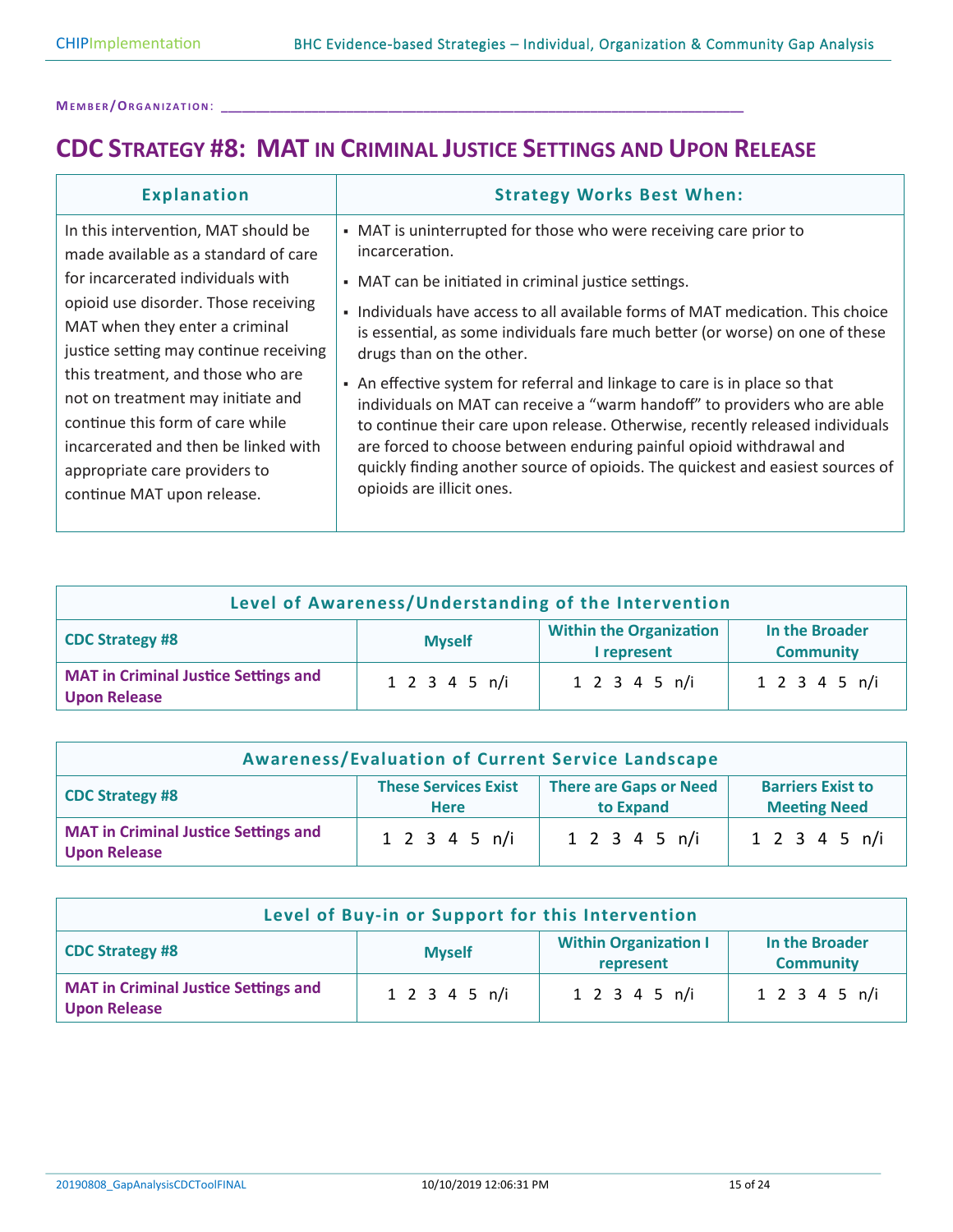#### **CDC STRATEGY #8: MAT IN CRIMINAL JUSTICE SETTINGS AND UPON RELEASE**

| <b>What Jefferson County Does</b>                                                                                                                                                                   | <b>Known Gaps or</b><br><b>Needs for Expansion</b>                                                                                                                                                                                                                                             | <b>Anticipated Barriers /</b><br><b>Challenges / Supports</b>                                                     |
|-----------------------------------------------------------------------------------------------------------------------------------------------------------------------------------------------------|------------------------------------------------------------------------------------------------------------------------------------------------------------------------------------------------------------------------------------------------------------------------------------------------|-------------------------------------------------------------------------------------------------------------------|
| Jefferson County Jail has had the<br>good fortune to receive a grant to<br>provide MAT services in the Jail.<br>MAT is also available for residents<br>participating in Behavioral Health<br>Court. | - These are new services;<br>coordination and helping<br>participants navigate these systems<br>could be smoother.<br>• Need for more complete and<br>consistent understanding of what<br>the navigator role encompasses,<br>and accountability for its full<br>execution in the jail setting. | • Coordinating between multiple<br>agencies and organizations with<br>competing priorities could be<br>difficult. |
|                                                                                                                                                                                                     |                                                                                                                                                                                                                                                                                                |                                                                                                                   |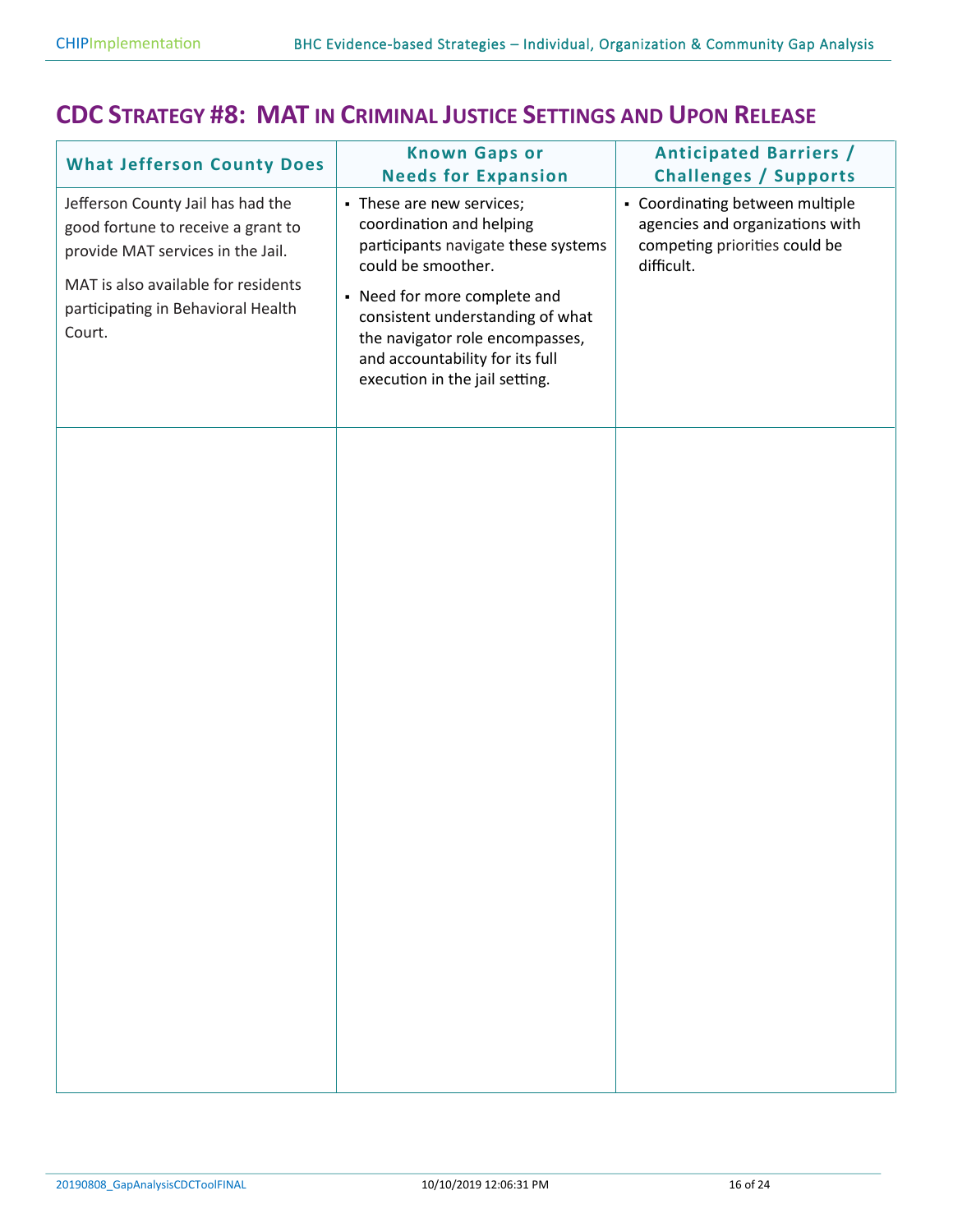**ME M B E R /OR G A N I Z A T I O N**: **\_\_\_\_\_\_\_\_\_\_\_\_\_\_\_\_\_\_\_\_\_\_\_\_\_\_\_\_\_\_\_\_\_\_\_\_\_\_\_\_\_\_\_\_\_\_\_\_\_\_\_\_\_\_\_\_\_\_\_\_\_\_\_\_\_\_\_\_\_\_\_\_\_\_\_**

## **CDC STRATEGY #9: INITIATING BUPRENORPHINE-BASED MAT IN EMERGENCY DEPARTMENTS**

| <b>Explanation</b>                                                                                                                                                                                                                                                                                                                                                                                                                             | <b>Strategy Works Best When:</b>                                                                                                                                                                                                                                                                                                                                                                                                                                                                                                                                                                                                                                                                                                                                                                                                                                                                                                                                                                                                                                                                                            |
|------------------------------------------------------------------------------------------------------------------------------------------------------------------------------------------------------------------------------------------------------------------------------------------------------------------------------------------------------------------------------------------------------------------------------------------------|-----------------------------------------------------------------------------------------------------------------------------------------------------------------------------------------------------------------------------------------------------------------------------------------------------------------------------------------------------------------------------------------------------------------------------------------------------------------------------------------------------------------------------------------------------------------------------------------------------------------------------------------------------------------------------------------------------------------------------------------------------------------------------------------------------------------------------------------------------------------------------------------------------------------------------------------------------------------------------------------------------------------------------------------------------------------------------------------------------------------------------|
| Patients receiving care in emergency<br>departments who have untreated<br>opioid use disorder are referred to a<br>provider for long-term<br>buprenorphine-based MAT. This<br>referral is accompanied by initial<br>doses of buprenorphine or a short-<br>term prescription that can be filled<br>right away. The patient can begin<br>treatment immediately, instead of<br>waiting several days for their<br>appointment with a new provider. | There is no broadly accepted "best practice" for initiating patients onto<br>buprenorphine-based MAT in an emergency department. This intervention is<br>very new, and researchers are still studying how best to serve patients' needs<br>and assist them in engaging with care. Patients who are initiated in the<br>emergency department are very likely there because they have experienced an<br>overdose crisis. It can be expected that such an experience may change the<br>meaning of treatment for these patients, and the value of treatment may<br>change in an inconsistent or counter-intuitive way over time.<br>What we do know, however, is that each instance of engagement in MAT, even<br>if the patient eventually drops out of care, predicts higher success the next<br>time treatment is sought. Furthermore, providing "bridging" doses of MAT<br>medications to individuals seeking treatment greatly improves patient<br>engagement in MAT care during treatment initiation—a key moment for those<br>with opioid use disorder, when maintaining trust and stability is of utmost<br>importance. |

| Level of Awareness/Understanding of the Intervention                                                                           |               |               |               |  |
|--------------------------------------------------------------------------------------------------------------------------------|---------------|---------------|---------------|--|
| <b>Within the Organization</b><br>In the Broader<br><b>CDC Strategy #9</b><br><b>Myself</b><br>I represent<br><b>Community</b> |               |               |               |  |
| <b>Initiating Buprenorphine-based MAT in</b><br><b>Emergency Departments</b>                                                   | 1 2 3 4 5 n/i | 1 2 3 4 5 n/i | 1 2 3 4 5 n/i |  |

| <b>Awareness/Evaluation of Current Service Landscape</b>                     |                                                                                                                                             |               |                            |  |
|------------------------------------------------------------------------------|---------------------------------------------------------------------------------------------------------------------------------------------|---------------|----------------------------|--|
| <b>CDC Strategy #9</b>                                                       | <b>These Services Exist</b><br><b>There are Gaps or Need</b><br><b>Barriers Exist to</b><br><b>Meeting Need</b><br>to Expand<br><b>Here</b> |               |                            |  |
| <b>Initiating Buprenorphine-based MAT in</b><br><b>Emergency Departments</b> | $1 \t2 \t3 \t4 \t5 \t n/i$                                                                                                                  | 1 2 3 4 5 n/i | $1 \t2 \t3 \t4 \t5 \t n/i$ |  |

| Level of Buy-in or Support for this Intervention                                                                           |               |               |               |  |
|----------------------------------------------------------------------------------------------------------------------------|---------------|---------------|---------------|--|
| <b>Within Organization I</b><br>In the Broader<br><b>CDC Strategy #9</b><br><b>Myself</b><br><b>Community</b><br>represent |               |               |               |  |
| <b>Initiating Buprenorphine-based MAT in</b><br><b>Emergency Departments</b>                                               | 1 2 3 4 5 n/i | 1 2 3 4 5 n/i | 1 2 3 4 5 n/i |  |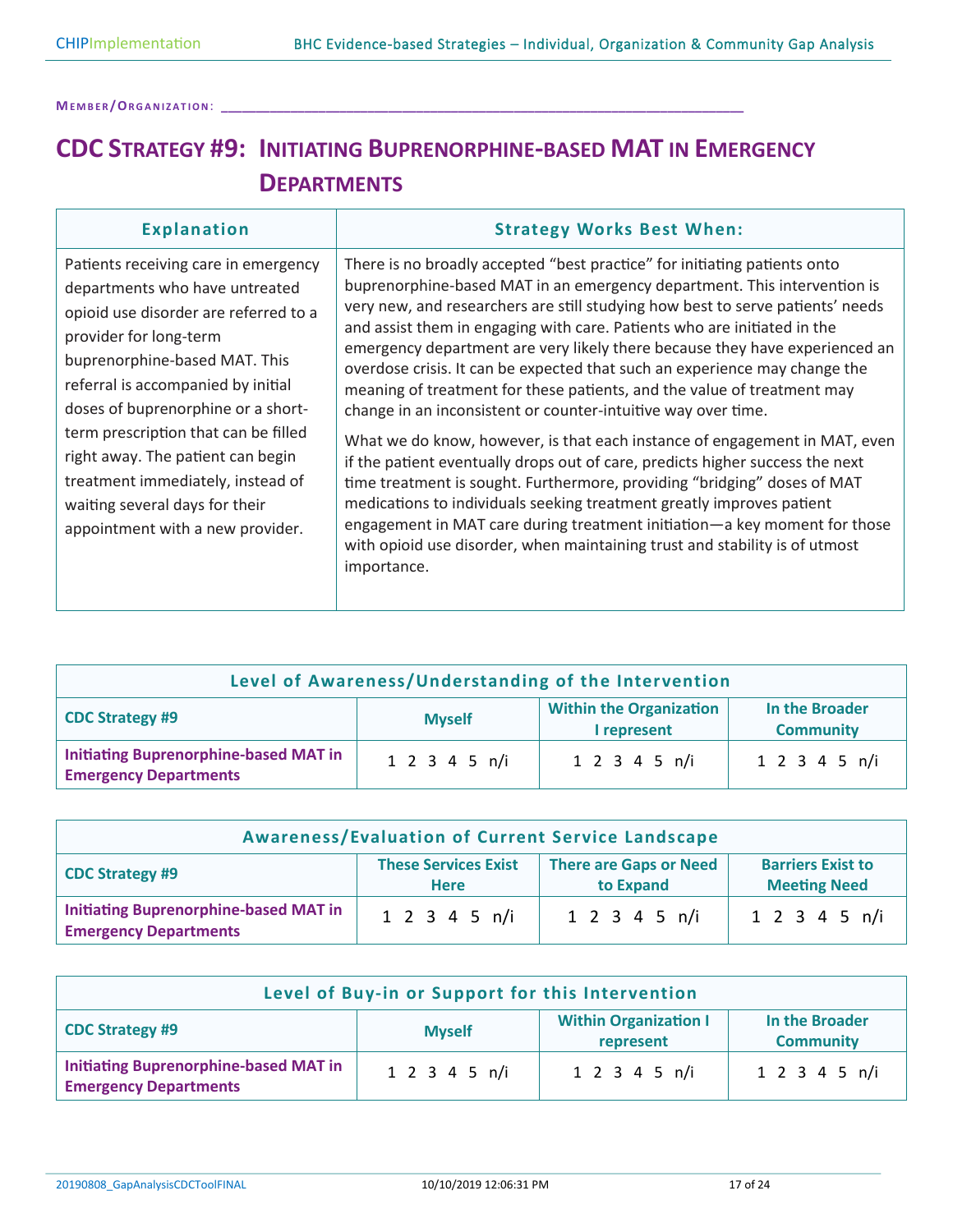### **CDC STRATEGY #9: INITIATING BUPRENORPHINE-BASED MAT IN EMERGENCY DEPARTMENTS**

| <b>What Jefferson County Does</b>                                                                                                                                                                                    | <b>Known Gaps or</b><br><b>Needs for Expansion</b> | <b>Anticipated Barriers /</b><br><b>Challenges / Supports</b>                                                                              |
|----------------------------------------------------------------------------------------------------------------------------------------------------------------------------------------------------------------------|----------------------------------------------------|--------------------------------------------------------------------------------------------------------------------------------------------|
| Jefferson Healthcare is the primary<br>provider of emergency care in<br>Jefferson County. They do not<br>currently offer MAT services to<br>outpatients. Some discussion about<br>providing the service is on-going. | - This service is not currently<br>available.      | - Adding this service could be a<br>complicated process. It will require<br>the cooperation of several<br>departments within the hospital. |
|                                                                                                                                                                                                                      |                                                    |                                                                                                                                            |
|                                                                                                                                                                                                                      |                                                    |                                                                                                                                            |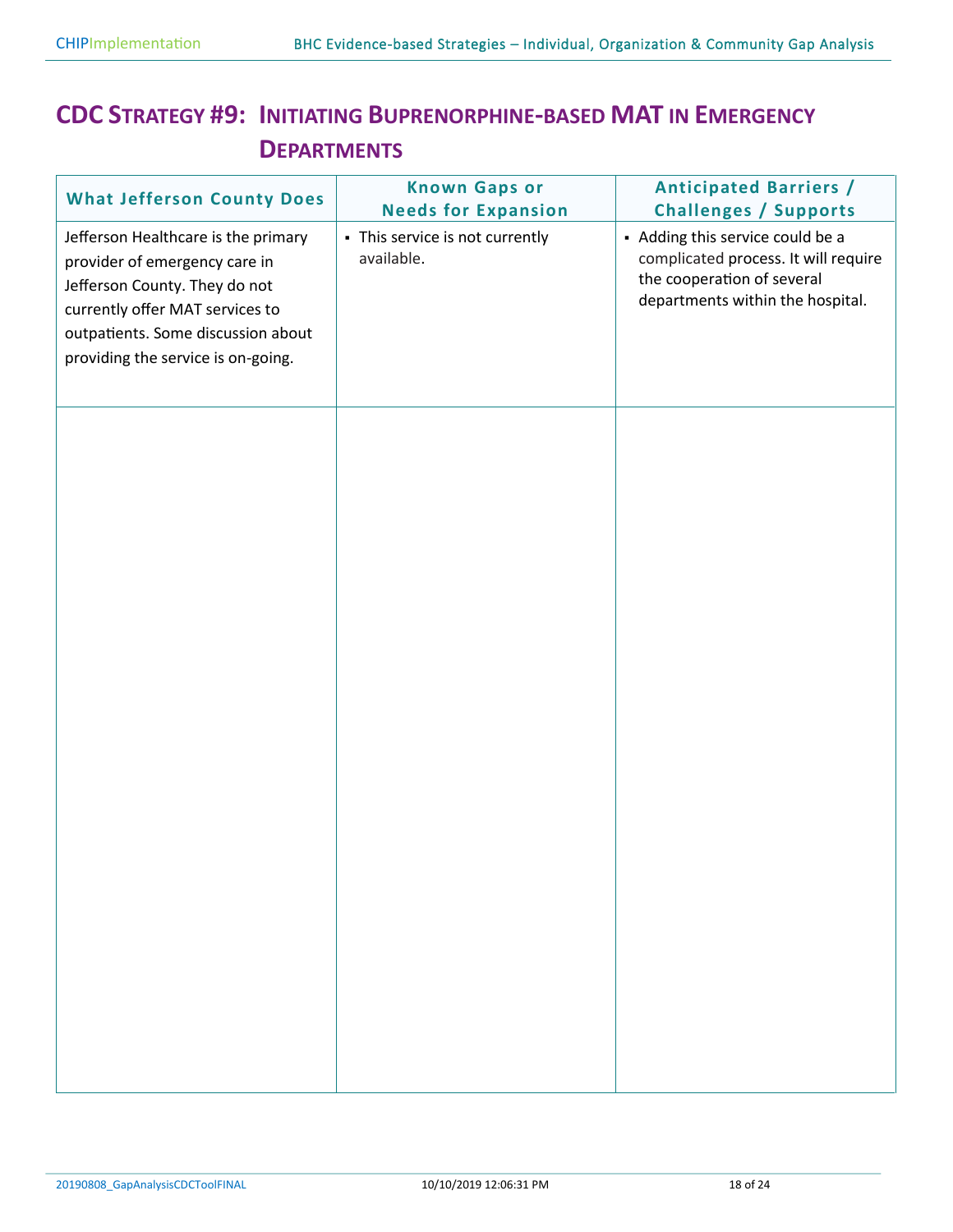### **CDC STRATEGY #10: SYRINGE SERVICES PROGRAMS**

| <b>Explanation</b>                                                                                                                                                                                                                                                                                                                                                                                                                                                                                                                                                                                                                                                                                                                                                                                                                                                                          | <b>Strategy Works Best When:</b>                                                                                                                                                                                                                                                                                                                                                                                                                                                                                                                                                                                                                                                                                                                                                                                                                                                                                                                                                                                                                                                                                       |
|---------------------------------------------------------------------------------------------------------------------------------------------------------------------------------------------------------------------------------------------------------------------------------------------------------------------------------------------------------------------------------------------------------------------------------------------------------------------------------------------------------------------------------------------------------------------------------------------------------------------------------------------------------------------------------------------------------------------------------------------------------------------------------------------------------------------------------------------------------------------------------------------|------------------------------------------------------------------------------------------------------------------------------------------------------------------------------------------------------------------------------------------------------------------------------------------------------------------------------------------------------------------------------------------------------------------------------------------------------------------------------------------------------------------------------------------------------------------------------------------------------------------------------------------------------------------------------------------------------------------------------------------------------------------------------------------------------------------------------------------------------------------------------------------------------------------------------------------------------------------------------------------------------------------------------------------------------------------------------------------------------------------------|
| Sometimes called "needle exchange" or "syringe<br>exchange," syringe services programs provide<br>access to clean and sterile equipment used for the<br>preparation and consumption of drugs as well as<br>tools for the prevention and reversal of opioid<br>overdose, such as naloxone training and<br>distribution, fentanyl testing strips, and more.<br>Comprehensive syringe services programs also<br>provide additional social and medical services such<br>as: safe disposal of syringes and needles; testing for<br>HIV and hepatitis C infection and linkage to<br>treatment; education about overdose and safer<br>injection practices; referral and access to drug<br>treatment programs, including MAT; tools to<br>prevent HIV and other infectious disease, such as<br>condoms, counseling, or vaccinations; and linkage<br>to medical, mental health, and social services. | • They provide an adequate supply of sterile syringes. Limiting<br>the number of syringes an individual may receive reduces the<br>effectiveness of the intervention. Programs with one-for-one<br>exchange policies, for example, allow participants only as<br>many syringes as the number of used syringes they return,<br>thus undercutting the program's own effectiveness. When no<br>limits are set on the number of syringes distributed,<br>participants are more likely to have clean syringes on hand<br>when they need them, and they can provide syringes to many<br>more people than can attend the program themselves, thus<br>multiplying the program's effectiveness. This also increases<br>participants' incentive to visit the program and interact with<br>staff and counselors.<br>• The needs and concerns specific to the local drug using<br>community are addressed and accommodated by the program.<br>- Program participants who are seeking treatment for opioid use<br>disorder or for other physical or mental health concerns are<br>offered assistance in accessing appropriate care. |

| Level of Awareness/Understanding of the Intervention |                                                                                                      |               |               |  |
|------------------------------------------------------|------------------------------------------------------------------------------------------------------|---------------|---------------|--|
| <b>CDC Strategy #10</b>                              | <b>Within the Organization</b><br>In the Broader<br><b>Myself</b><br>I represent<br><b>Community</b> |               |               |  |
| <b>Syringe Services Programs</b>                     | 1 2 3 4 5 n/i                                                                                        | 1 2 3 4 5 n/i | 1 2 3 4 5 n/i |  |

| <b>Awareness/Evaluation of Current Service Landscape</b> |                                                                                                                                             |                            |                            |  |
|----------------------------------------------------------|---------------------------------------------------------------------------------------------------------------------------------------------|----------------------------|----------------------------|--|
| <b>CDC Strategy #10</b>                                  | <b>These Services Exist</b><br><b>There are Gaps or Need</b><br><b>Barriers Exist to</b><br><b>Meeting Need</b><br>to Expand<br><b>Here</b> |                            |                            |  |
| <b>Syringe Services Programs</b>                         | $1 \t2 \t3 \t4 \t5 \t n/i$                                                                                                                  | $1 \t2 \t3 \t4 \t5 \t n/i$ | $1 \t2 \t3 \t4 \t5 \t n/i$ |  |

| Level of Buy-in or Support for this Intervention                                                                            |               |               |               |
|-----------------------------------------------------------------------------------------------------------------------------|---------------|---------------|---------------|
| <b>Within Organization I</b><br>In the Broader<br><b>CDC Strategy #10</b><br><b>Myself</b><br><b>Community</b><br>represent |               |               |               |
| <b>Syringe Services Programs</b>                                                                                            | 1 2 3 4 5 n/i | 1 2 3 4 5 n/i | 1 2 3 4 5 n/i |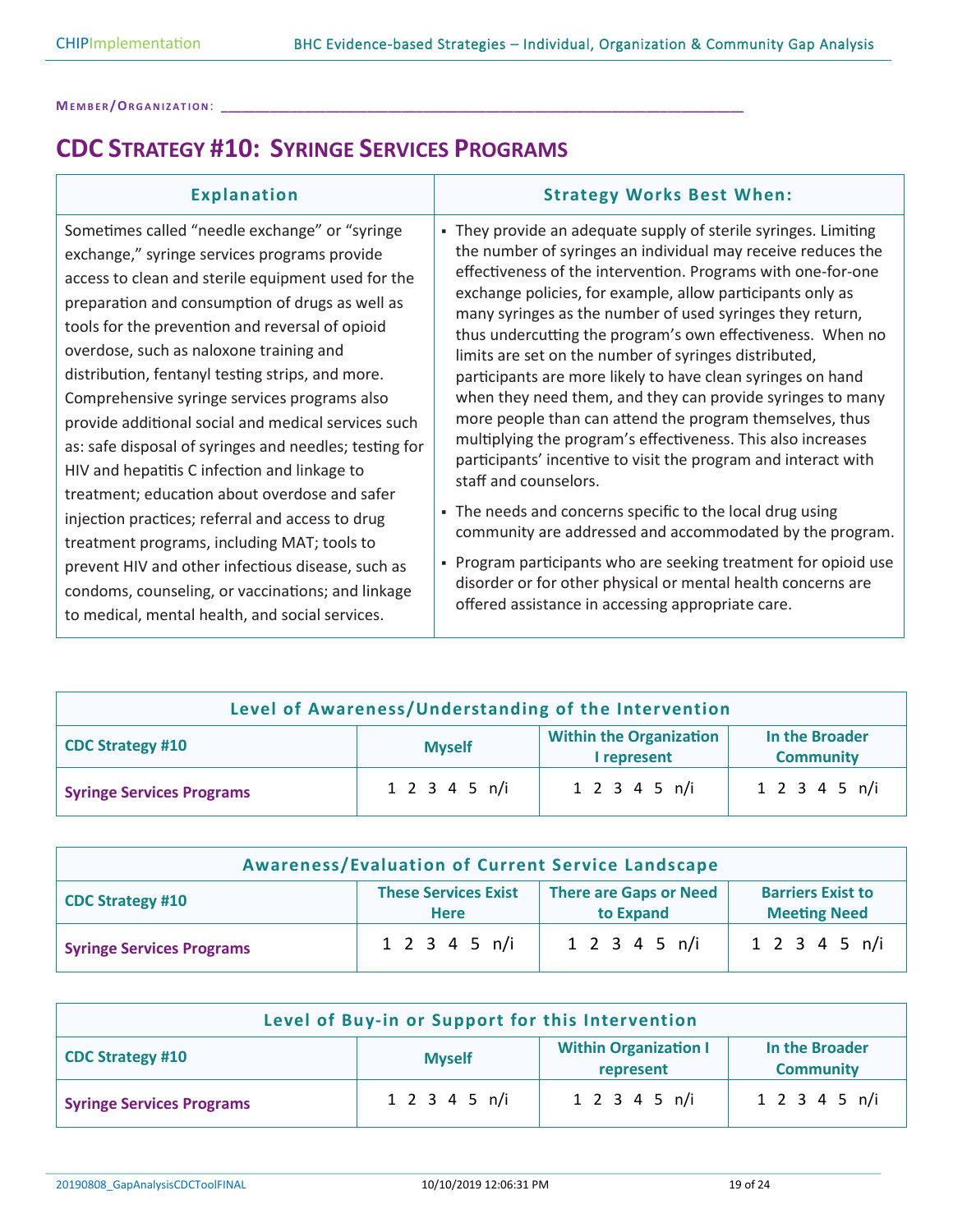#### **CDC STRATEGY #10: SYRINGE SERVICES PROGRAMS**

| <b>What Jefferson County Does</b>                                                                                             | <b>Known Gaps or</b><br><b>Needs for Expansion</b>                                                                                                                                                                                                                                                                         | <b>Anticipated Barriers /</b><br><b>Challenges / Supports</b>         |
|-------------------------------------------------------------------------------------------------------------------------------|----------------------------------------------------------------------------------------------------------------------------------------------------------------------------------------------------------------------------------------------------------------------------------------------------------------------------|-----------------------------------------------------------------------|
| Jefferson County Public Health<br>currently provides a needle exchange<br>program.<br>It also includes Naloxone distribution. | • Not all people needing this service<br>are aware that it exists.<br>- There are no needle exchange<br>options in South County.<br>• An opportunity to compare the<br>current program with what is<br>outlined to see if County program<br>is carried out to the extent<br>described in the "works best when"<br>section. | - This program is well established<br>and operating without problems. |
|                                                                                                                               |                                                                                                                                                                                                                                                                                                                            |                                                                       |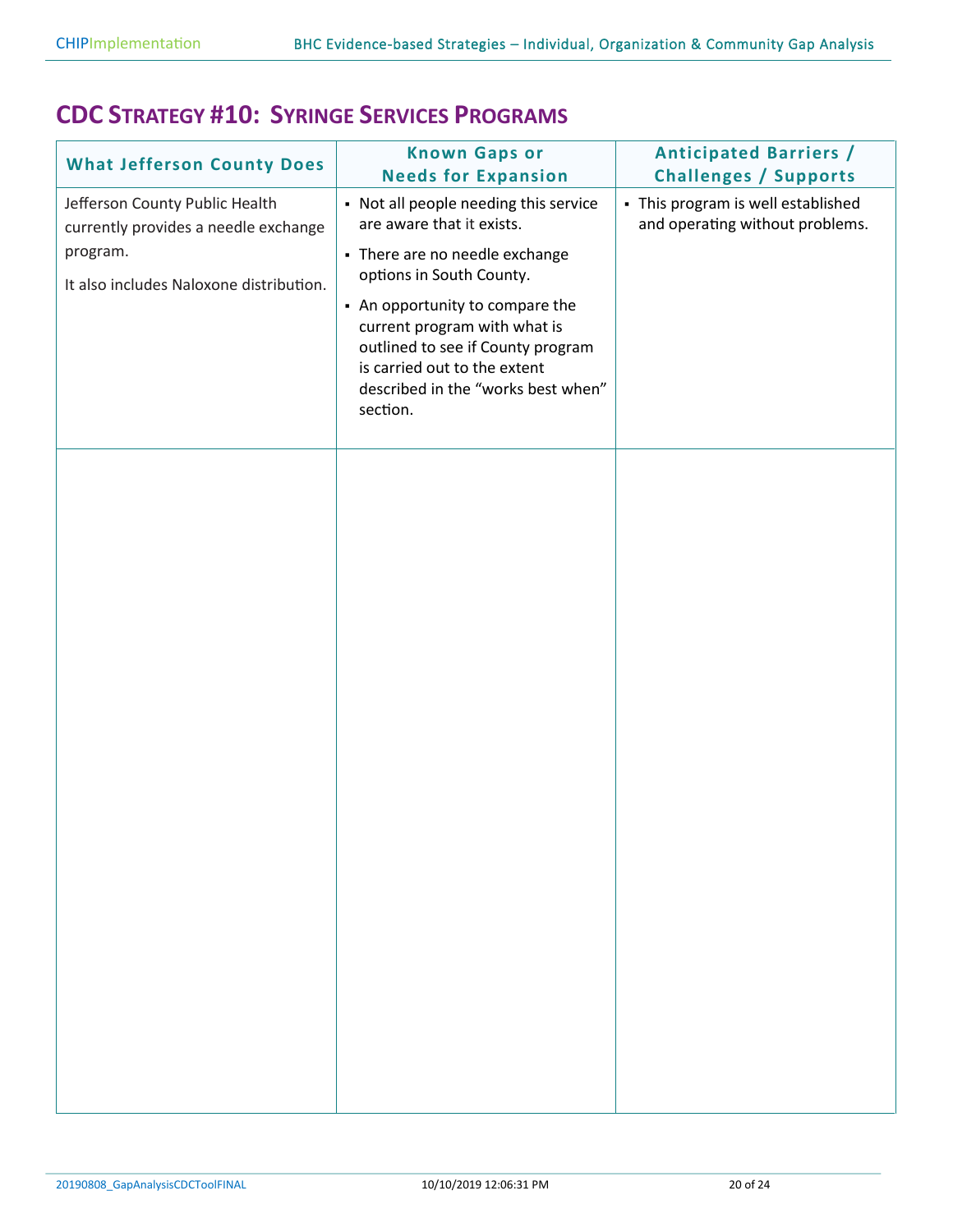## **STRATEGY #11: CRISIS STABILIZATION CENTER (CSC)**

| <b>Explanation</b>                                                                                                                                                                                                                                                                                                                                                                                                                                                                                    | <b>Strategy Works Best When:</b>                                                                                                                                                                                                                                                                                                                                                                                                                                                                    |
|-------------------------------------------------------------------------------------------------------------------------------------------------------------------------------------------------------------------------------------------------------------------------------------------------------------------------------------------------------------------------------------------------------------------------------------------------------------------------------------------------------|-----------------------------------------------------------------------------------------------------------------------------------------------------------------------------------------------------------------------------------------------------------------------------------------------------------------------------------------------------------------------------------------------------------------------------------------------------------------------------------------------------|
| Jefferson County has no OUD Emergency<br>Treatment and/or Stabilization Facility, though the<br>County has the second highest rate of non-heroin<br>opioid death in the State, with over 90%<br>increase in all opioid deaths over the last dozen<br>years.<br>Ever-increasing OUD/MH-related issues in Jefferson<br>County, and a dearth of OUD programs and<br>services, underscore the pressing need for an<br><b>Emergency Treatment and Stabilization Facility</b><br>located within the County. | The goals of crisis services are to improve access to the most<br>appropriate treatment resources and to decrease the<br>utilization of hospital emergency departments, jails, prisons<br>and homeless programs for behavioral health emergencies.<br>• Through improved crisis services we can ultimately provide<br>crisis intervention, with the goal of creating a seamless<br>integrated behavioral health care system, where consumers<br>will receive appropriate, timely, and quality care. |

| Level of Awareness/Understanding of the Intervention                                                                        |               |               |               |
|-----------------------------------------------------------------------------------------------------------------------------|---------------|---------------|---------------|
| <b>Within the Organization</b><br>In the Broader<br><b>Strategy #11</b><br><b>Myself</b><br><b>Community</b><br>I represent |               |               |               |
| <b>Crisis Stabilization Center (CSC)</b>                                                                                    | 1 2 3 4 5 n/i | 1 2 3 4 5 n/i | 1 2 3 4 5 n/i |

| <b>Awareness/Evaluation of Current Service Landscape</b> |                                                                                                                                             |               |                            |
|----------------------------------------------------------|---------------------------------------------------------------------------------------------------------------------------------------------|---------------|----------------------------|
| <b>Strategy #11</b>                                      | <b>These Services Exist</b><br><b>There are Gaps or Need</b><br><b>Barriers Exist to</b><br>to Expand<br><b>Meeting Need</b><br><b>Here</b> |               |                            |
| <b>Crisis Stabilization Center (CSC)</b>                 | $1 \t2 \t3 \t4 \t5 \t n/i$                                                                                                                  | 1 2 3 4 5 n/i | $1 \t2 \t3 \t4 \t5 \t n/i$ |

| Level of Buy-in or Support for this Intervention                                                                 |                            |               |               |
|------------------------------------------------------------------------------------------------------------------|----------------------------|---------------|---------------|
| <b>Within Organization I</b><br>In the Broader<br>Strategy #11<br><b>Myself</b><br><b>Community</b><br>represent |                            |               |               |
| <b>Crisis Stabilization Center (CSC)</b>                                                                         | $1 \t2 \t3 \t4 \t5 \t n/i$ | 1 2 3 4 5 n/i | 1 2 3 4 5 n/i |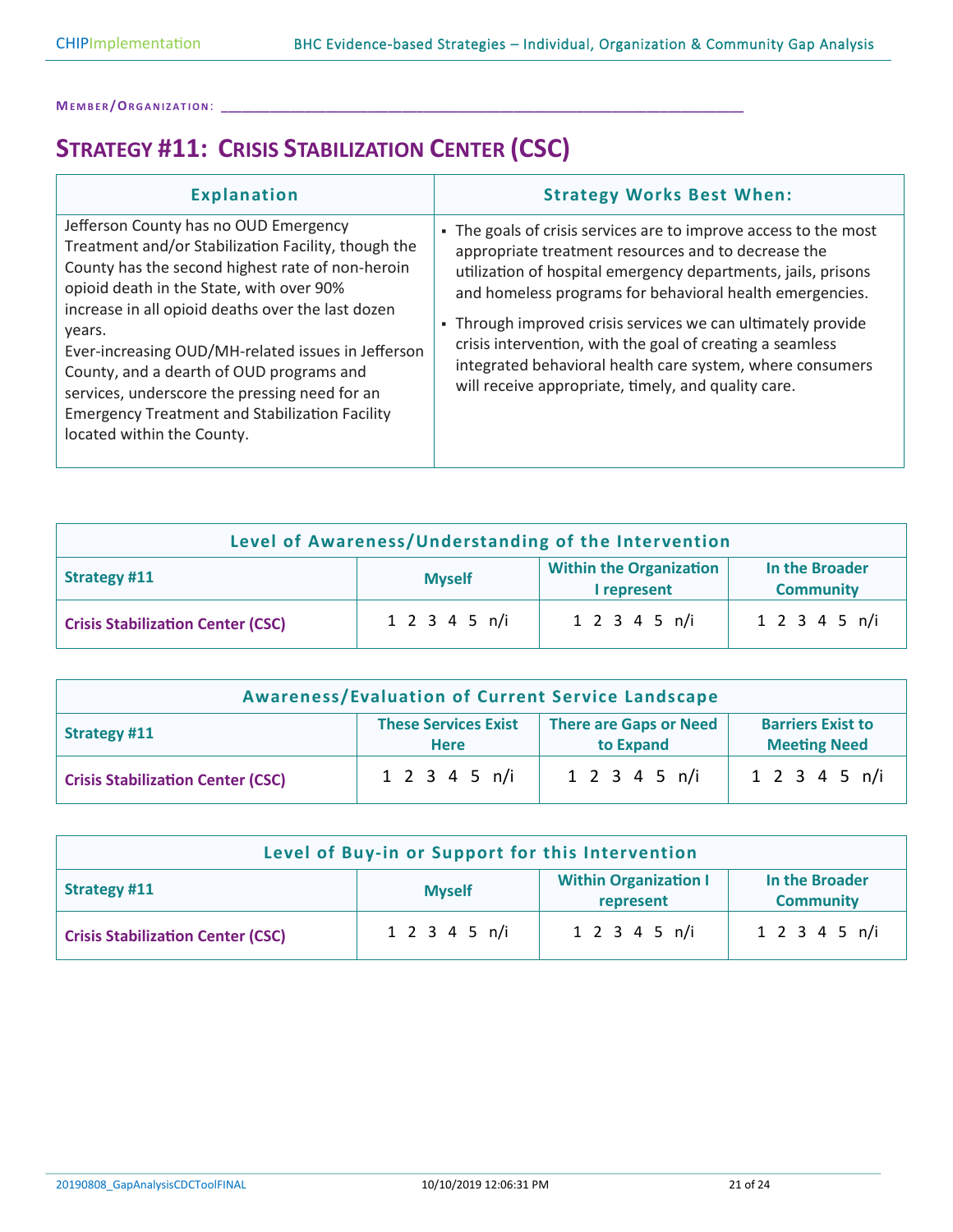## **STRATEGY #11: CRISIS STABILIZATION CENTER (CSC)**

| <b>What Jefferson County Does</b>                                                                                                                                                                                    | <b>Known Gaps or</b><br><b>Needs for Expansion</b> | <b>Anticipated Barriers /</b><br><b>Challenges / Supports</b>                                                            |
|----------------------------------------------------------------------------------------------------------------------------------------------------------------------------------------------------------------------|----------------------------------------------------|--------------------------------------------------------------------------------------------------------------------------|
| Jefferson County currently does not<br>provide these types of services. Some<br>outpatient services are available but<br>for a resident in crisis the Emergency<br>Room or Jail are the most likely<br>destinations. | • No service like this is available.               | • Some community opposition could<br>develop.<br>- Finding the proper leadership for<br>the center could be a challenge. |
|                                                                                                                                                                                                                      |                                                    |                                                                                                                          |
|                                                                                                                                                                                                                      |                                                    |                                                                                                                          |
|                                                                                                                                                                                                                      |                                                    |                                                                                                                          |
|                                                                                                                                                                                                                      |                                                    |                                                                                                                          |
|                                                                                                                                                                                                                      |                                                    |                                                                                                                          |
|                                                                                                                                                                                                                      |                                                    |                                                                                                                          |
|                                                                                                                                                                                                                      |                                                    |                                                                                                                          |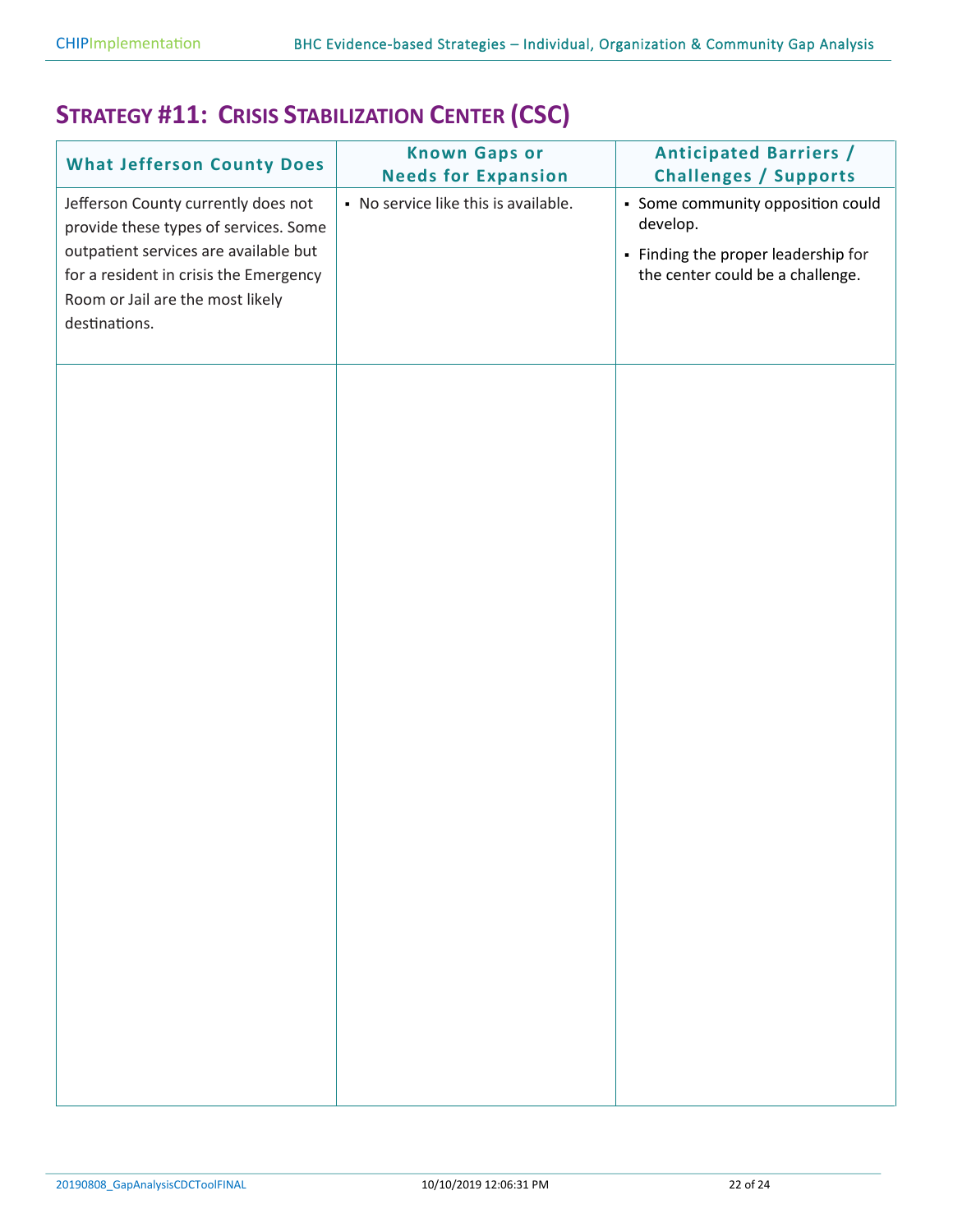### **STRATEGY #12: NAVIGATORS**

| <b>Explanation</b>                                                                                                                                                                       | <b>Strategy Works Best When:</b> |
|------------------------------------------------------------------------------------------------------------------------------------------------------------------------------------------|----------------------------------|
| Behavioral health navigators, who collaborate with<br>police, family members, lawyers, courts, and health<br>care and housing providers to connect people with<br>services and supports. | • No data at this time           |

| Level of Awareness/Understanding of the Intervention                                                                 |               |               |               |
|----------------------------------------------------------------------------------------------------------------------|---------------|---------------|---------------|
| <b>Within the Organization</b><br>In the Broader<br>Strategy #12<br><b>Myself</b><br><b>Community</b><br>I represent |               |               |               |
| <b>Navigators</b>                                                                                                    | 1 2 3 4 5 n/i | 1 2 3 4 5 n/i | 1 2 3 4 5 n/i |

| <b>Awareness/Evaluation of Current Service Landscape</b> |                                                                                                                                             |                            |               |  |
|----------------------------------------------------------|---------------------------------------------------------------------------------------------------------------------------------------------|----------------------------|---------------|--|
| <b>Strategy #12</b>                                      | <b>These Services Exist</b><br><b>There are Gaps or Need</b><br><b>Barriers Exist to</b><br><b>Meeting Need</b><br>to Expand<br><b>Here</b> |                            |               |  |
| <b>Navigators</b>                                        | 1 2 3 4 5 n/i                                                                                                                               | $1 \t2 \t3 \t4 \t5 \t n/i$ | 1 2 3 4 5 n/i |  |

| Level of Buy-in or Support for this Intervention                                                                        |               |               |               |
|-------------------------------------------------------------------------------------------------------------------------|---------------|---------------|---------------|
| <b>Within Organization I</b><br>In the Broader<br><b>Strategy #12</b><br><b>Myself</b><br><b>Community</b><br>represent |               |               |               |
| <b>Navigators</b>                                                                                                       | 1 2 3 4 5 n/i | 1 2 3 4 5 n/i | 1 2 3 4 5 n/i |